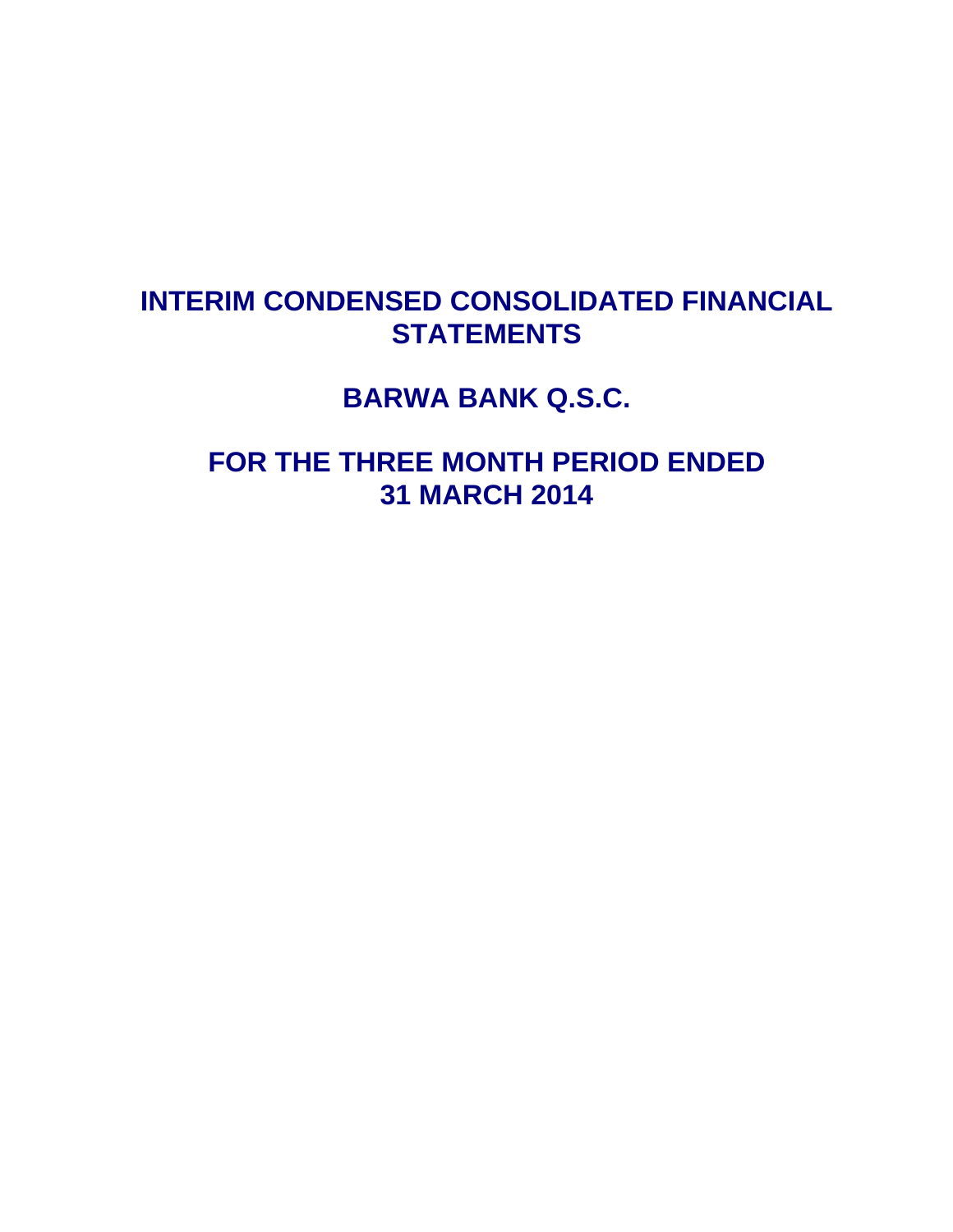## **INTERIM CONDENSED CONSOLIDATED FINANCIAL STATEMENTS For the three month period ended 31 March 2014**

## **CONTENTS PAGE**

| Independent auditors' review report                              |    |
|------------------------------------------------------------------|----|
| Interim consolidated statement of financial position             | 2  |
| Interim consolidated statement of income                         | 3  |
| Interim consolidated statement of changes in owners' equity      | 4  |
| Interim consolidated statement of cash flows                     | 5  |
| Notes to the interim condensed consolidated financial statements | 19 |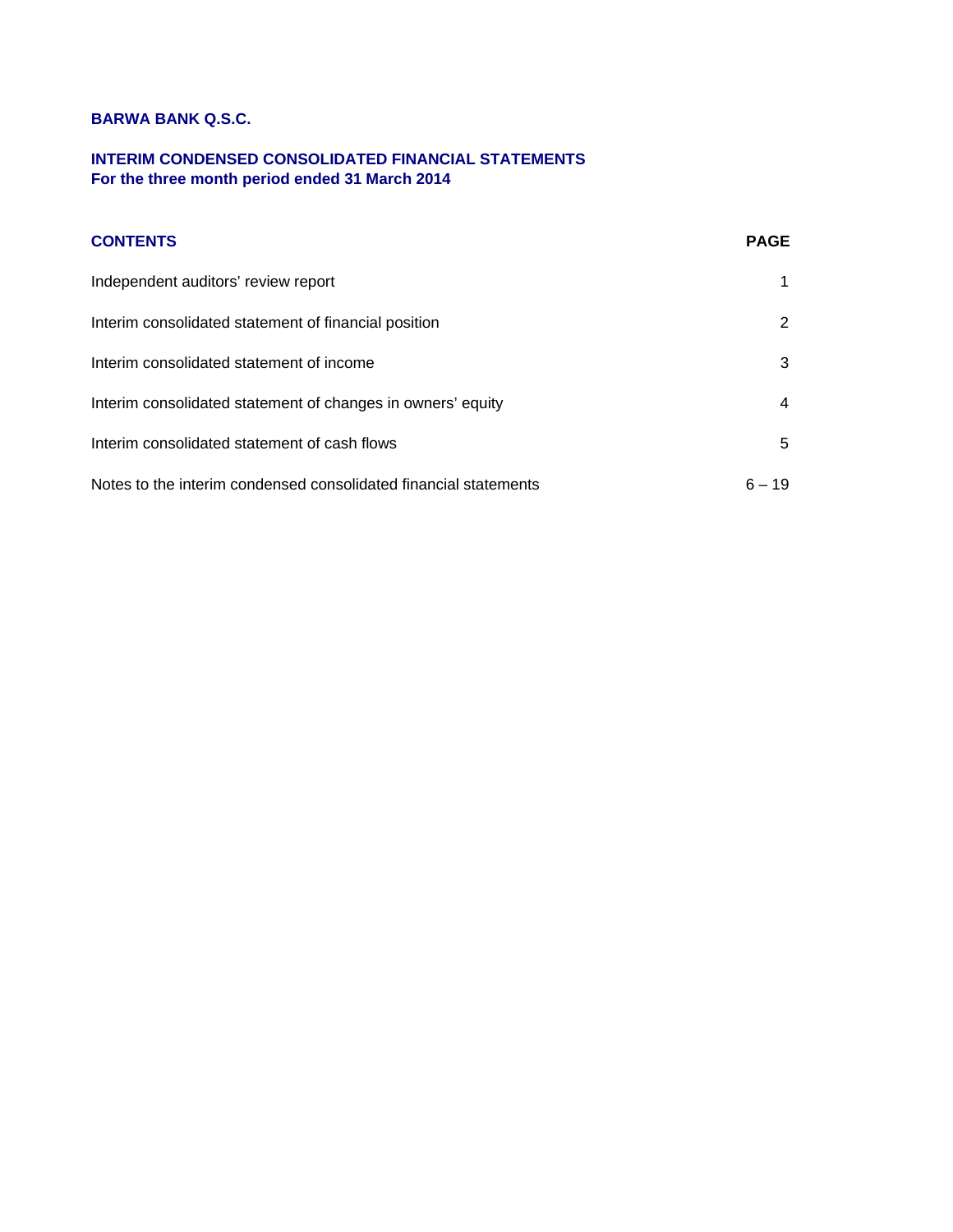#### **INDEPENDENT AUDITOR'S REVIEW REPORT**

**To The Board of Directors Barwa Bank Q.S.C. Doha – Qatar**

#### **Introduction**

We have reviewed the accompanying interim condensed consolidated financial statements of Barwa Bank Q.S.C. ("the Bank") and its subsidiaries (together referred to as the "Group") comprising the interim consolidated statement of financial position as at 31 March 2014, and the related interim consolidated statements of income, changes in owner's equity and cash flows for the three month period then ended, and certain explanatory notes. Management is responsible for the preparation and presentation of these interim condensed consolidated financial statements in accordance with the Financial Accounting Standards issued by the Accounting and Auditing Organisation for Islamic Financial Institutions ("AAOIFI"), the applicable provisions of Qatar Central Bank regulations, the basis of accounting mentioned in note (2) of the accompanying interim condensed consolidated financial statements and the Bank's undertaking to operate in accordance with Islamic Shari'a rules and principles. Our responsibility is to express a conclusion on these interim condensed consolidated financial statements based on our review.

#### **Scope of review**

We conducted our review in accordance with International Standard on Review Engagements 2410, "Review of Interim Financial Information Performed by the Independent Auditor of the Entity". A review of the interim financial information consists of making inquiries, primarily of persons responsible for financial and accounting matters, and applying analytical and other review procedures. A review is substantially less in scope than an audit conducted in accordance with International Standards on Auditing and consequently does not enable us to obtain assurance that we would become aware of all significant matters that might be identified in an audit. Accordingly, we do not express an audit opinion.

#### **Conclusion**

Based on our review, nothing has come to our attention that causes us to believe that the accompanying interim condensed consolidated financial statements are not presented fairly, in all material respects, in accordance with note (2) of the accompanying interim condensed consolidated financial statements and applicable provisions of Qatar Central Bank regulations.

#### **Other matter**

The interim condensed consolidated financial statements for the three month period ended 31 March 2013 and the consolidated financial statements for the year ended 31 December 2013 were reviewed and audited by another auditor, whose reports dated 15 April 2013 and 17 February 2014 expressed an unmodified review conclusion and an unqualified audit opinion, respectively, on those consolidated financial statements.

> **For Deloitte & Touche Qatar Branch**

**Doha – Qatar Muhammad Bahemia License No. 103** 

**17 June 2014 Partner**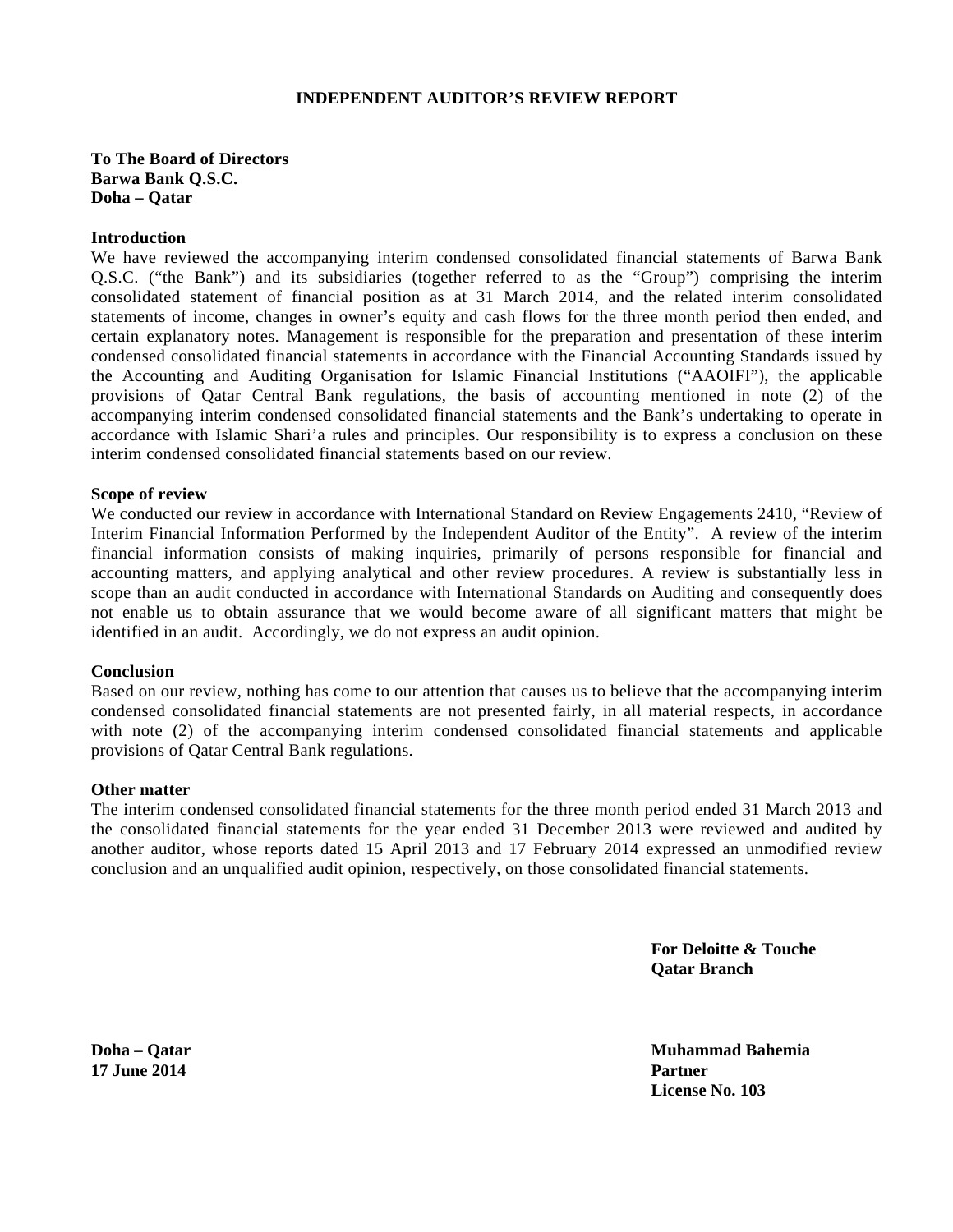| INTERIM CONSOLIDATED STATEMENT OF FINANCIAL POSITION | <b>QAR '000s</b> |
|------------------------------------------------------|------------------|

|                                                             |             | 31 March<br>2014 | 31 December<br>2013 |
|-------------------------------------------------------------|-------------|------------------|---------------------|
|                                                             | <b>Note</b> | (Reviewed)       | (Audited)           |
| <b>ASSETS</b>                                               | 7           | 1,246,747        | 1,088,794           |
| Cash and balances with Qatar Central Bank<br>Due from banks | 8           | 2,419,054        | 3,840,100           |
| Financing assets                                            | 9           | 20,513,487       | 19,347,121          |
| Investment securities                                       | 10          | 6,763,154        | 7,734,221           |
| Investment in associates and joint ventures                 | 11          | 259,933          | 255,581             |
| Investment property                                         |             | 40,042           | 40,042              |
| <b>Fixed assets</b>                                         |             | 260,561          | 134,048             |
| Intangible assets                                           |             | 777,230          | 777,230             |
| Other assets                                                |             | 480,057          | 409,739             |
| <b>TOTAL ASSETS</b>                                         |             | 32,760,265       | 33,626,876          |
| <b>LIABILITIES</b>                                          |             |                  |                     |
| Due to banks                                                | 12          | 3,316,568        | 5,820,178           |
| <b>Customer current accounts</b>                            |             | 2,683,845        | 1,652,902           |
| <b>Other liabilities</b>                                    |             | 767,023          | 843,167             |
| <b>TOTAL LIABILITIES</b>                                    |             | 6,767,436        | 8,316,247           |
| <b>EQUITY OF INVESTMENT ACCOUNT HOLDERS</b>                 | 13          | 20,052,043       | 19,577,439          |
| <b>OWNERS' EQUITY</b>                                       |             |                  |                     |
| Share capital                                               | 14(a)       | 3,000,000        | 3,000,000           |
| Legal reserve                                               | 14(b)       | 1,809,483        | 1,809,483           |
| <b>Treasury shares</b>                                      | 14(c)       | (38, 349)        | (38, 349)           |
| <b>Risk reserve</b>                                         | 14(d)       | 442,494          | 442,494             |
| Fair value reserve                                          | 10          | 31,412           | 23,850              |
| Foreign currency translation reserve                        |             | 1,682            | 1,682               |
| Other reserves                                              | 14(e)       | 215,155          | 215,155             |
| Retained earnings                                           |             | 432,161          | 235,352             |
| TOTAL EQUITY ATTRIBUTABLE TO EQUITY HOLDERS OF THE          |             |                  |                     |
| <b>BANK</b>                                                 |             | 5,894,038        | 5,689,667           |
| Non-controlling interests                                   |             | 46,748           | 43,523              |
| <b>TOTAL OWNERS' EQUITY</b>                                 |             | 5,940,786        | 5,733,190           |
| TOTAL LIABILITIES, EQUITY OF INVESTMENT ACCOUNT HOLDERS     |             |                  |                     |
| <b>AND OWNERS' EQUITY</b>                                   |             | 32,760,265       | 33,626,876          |
|                                                             |             |                  |                     |

These interim condensed consolidated financial statements were approved by the Board of Directors on 17 June 2014 and were signed on its behalf by:

 ---------------------------------------------------------- --------------------------------------- Mohamed Bin Hamad Bin Jassim Al Thani  *Chairman Acting Group Chief Executive Officer*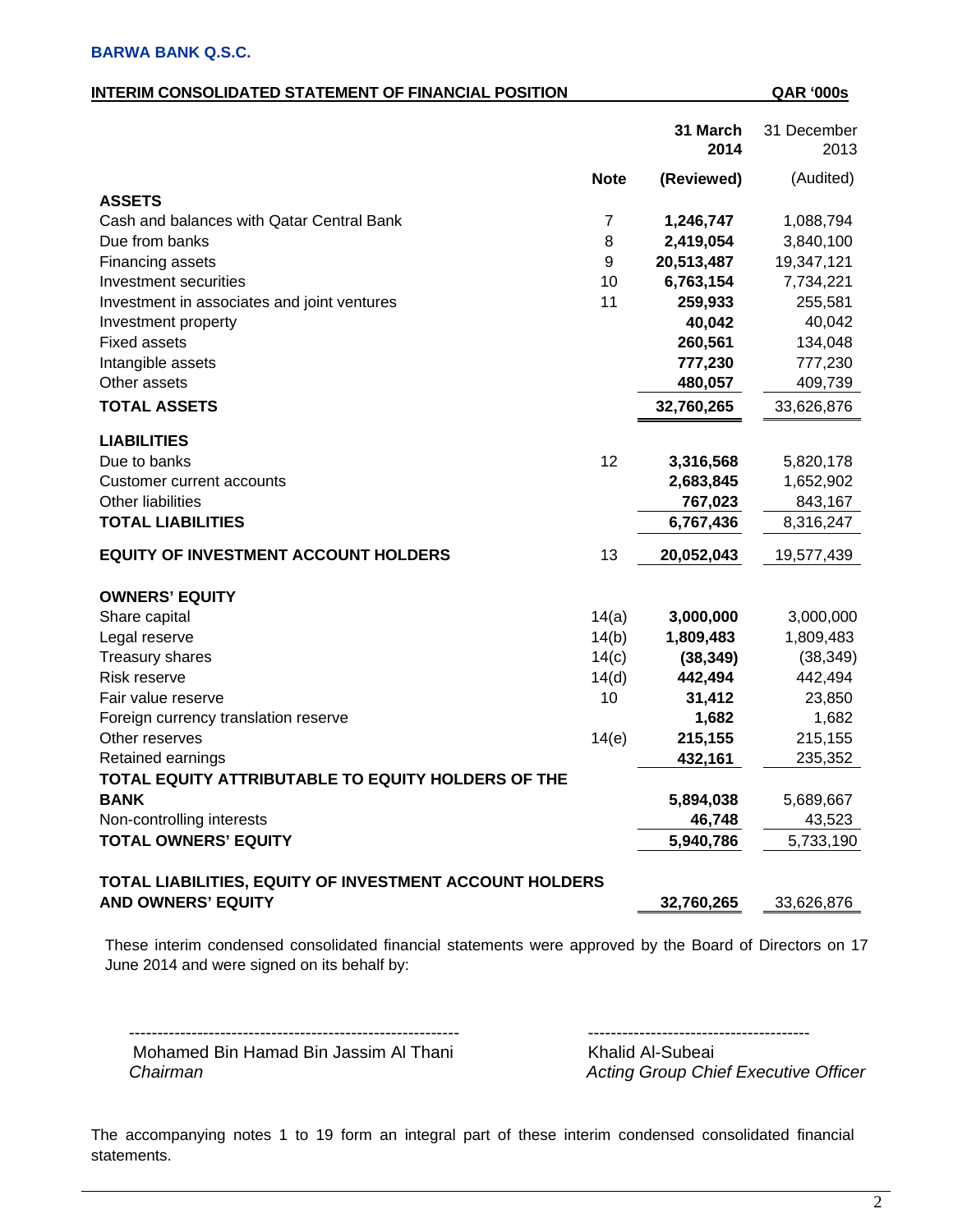## **INTERIM CONSOLIDATED STATEMENT OF INCOME QAR '000s**

|                                                             |             |            | For the three month period ended<br>31 March |
|-------------------------------------------------------------|-------------|------------|----------------------------------------------|
|                                                             |             | 2014       | 2013                                         |
|                                                             | <b>Note</b> | (Reviewed) | (Reviewed)                                   |
| Net income from financing activities                        |             | 268,354    | 221,656                                      |
| Net income from investing activities                        |             | 95,513     | 103,489                                      |
| Total net income from financing and investing<br>activities |             | 363,867    | 325,145                                      |
| Fee and commission income                                   |             | 27,777     | 29,622                                       |
| Fee and commission expense                                  |             | (3,672)    | (1, 854)                                     |
| Net fee and commission income                               |             | 24,105     | 27,768                                       |
| Net foreign exchange gain                                   |             | 2,749      | 84                                           |
| Share of results of associates and joint ventures           | 11          | 7,344      | 4,018                                        |
| Other income                                                |             | 656        | 5,876                                        |
| <b>Total income</b>                                         |             | 398,721    | 362,891                                      |
|                                                             |             |            |                                              |
| Staff costs                                                 |             | (76, 276)  | (68, 190)                                    |
| Depreciation and amortization                               |             | (10, 161)  | (21, 349)                                    |
| Other expenses                                              |             | (46, 368)  | (38, 921)                                    |
| Finance cost                                                |             | (10,849)   | (15, 849)                                    |
| <b>Total expenses</b>                                       |             | (143, 654) | (144, 309)                                   |
| Net impairment reversal on financing assets                 | 9(b)        | 15,627     | 9,293                                        |
| Profit for the period before return to investment           |             |            |                                              |
| account holders                                             |             | 270,694    | 227,875                                      |
| Return to investment account holders                        | 13          | (69, 677)  | (71, 148)                                    |
| Net profit for the period                                   |             | 201,017    | 156,727                                      |
| Net profit for the period attributable to:                  |             |            |                                              |
| Equity holders of the Bank                                  |             | 196,809    | 155,483                                      |
| Non-controlling interests                                   |             | 4,208      | 1,244                                        |
| Net profit for the period                                   |             | 201,017    | 156,727                                      |
| <b>Earnings per share</b>                                   |             |            |                                              |
| Basic and diluted earnings per share<br>(QAR per share)     | 16          | 0.66       | 0.52                                         |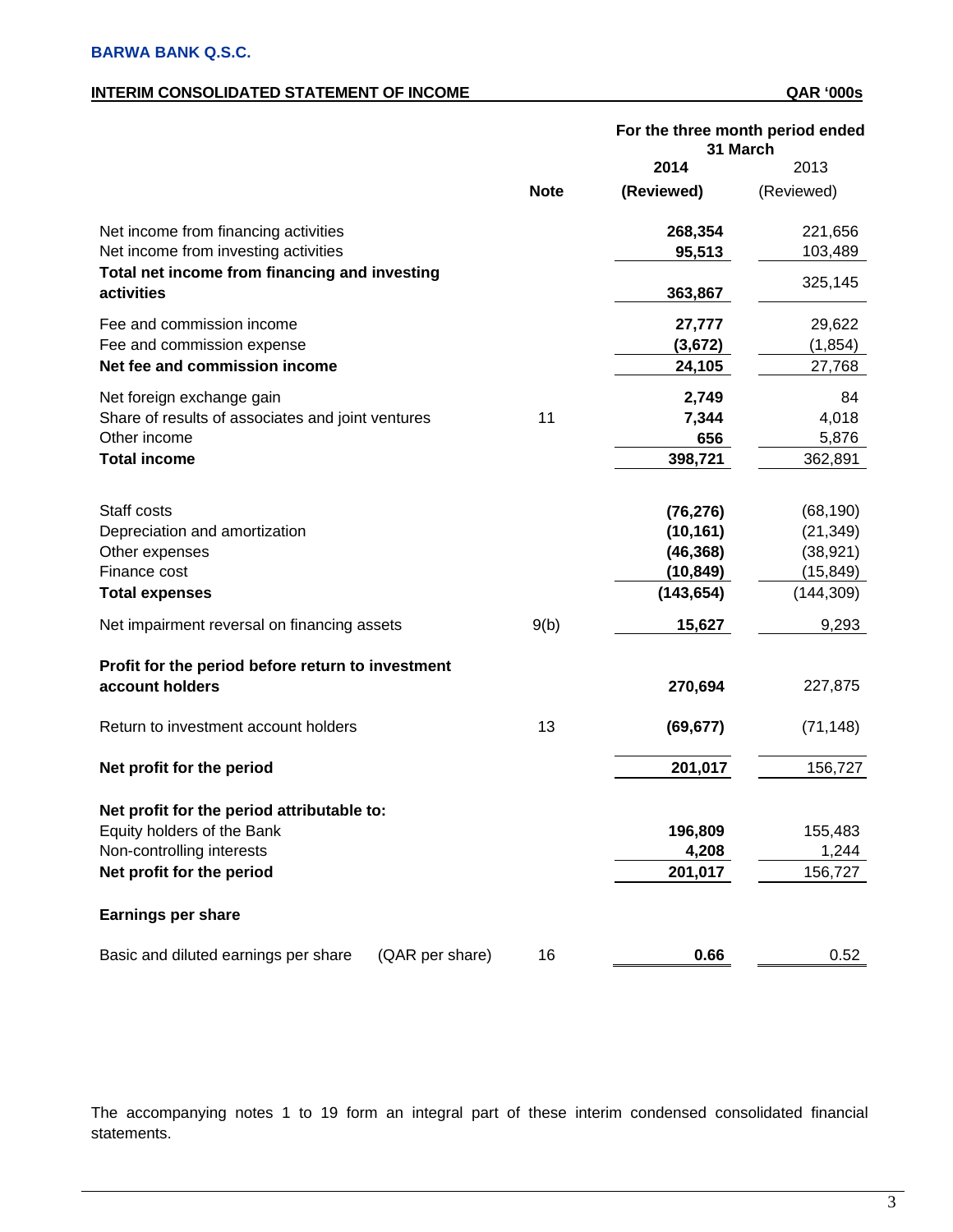## **INTERIM CONSOLIDATED STATEMENT OF CHANGES IN OWNERS' EQUITY**

**QAR '000s** 

| For the three month period<br>ended 31 March 2014                   | <b>Share</b><br>capital | Legal<br>reserve | <b>Treasury</b><br>shares | <b>Risk</b><br>reserve | Fair<br>value<br>reserve | Foreign<br>currency<br>translation<br>reserve | Other<br>reserves | <b>Retained</b><br>earnings | <b>Total equity</b><br>attributable to<br>equity holders<br>of the Bank | Non-<br>controlling<br>interests | <b>Total</b><br>owners'<br>equity |
|---------------------------------------------------------------------|-------------------------|------------------|---------------------------|------------------------|--------------------------|-----------------------------------------------|-------------------|-----------------------------|-------------------------------------------------------------------------|----------------------------------|-----------------------------------|
| <b>Balance at 1 January 2014</b><br>(Audited)                       | 3,000,000               | 1,809,483        | (38, 349)                 | 442,494                | 23,850                   | 1,682                                         | 215,155           | 235,352                     | 5,689,667                                                               | 43,523                           | 5,733,190                         |
| Net profit for the period                                           |                         |                  |                           |                        |                          |                                               |                   | 196,809                     | 196,809                                                                 | 4,208                            | 201,017                           |
| Fair value reserve movement                                         |                         |                  |                           |                        | 7,562                    |                                               |                   |                             | 7,562                                                                   |                                  | 7,562                             |
| Total recognised income for the<br>period                           |                         | $\blacksquare$   | $\sim$                    | $\sim$                 | 7,562                    | $\sim$                                        | $\blacksquare$    | 196,809                     | 204,371                                                                 | 4,208                            | 208,579                           |
| Change in ownership interest                                        |                         |                  |                           |                        |                          |                                               |                   |                             |                                                                         | (983)                            | (983)                             |
| Balance at 31 March 2014<br>(Reviewed)                              | 3,000,000               | 1,809,483        | (38, 349)                 | 442,494                | 31,412                   | 1,682                                         | 215,155           | 432,161                     | 5,894,038                                                               | 46,748                           | 5,940,786                         |
| For the three month period<br>ended 31 March 2013                   | Share<br>capital        | Legal<br>reserve | Treasury<br>shares        | <b>Risk</b><br>reserve | Fair value<br>reserves   | Foreign<br>currency<br>translation<br>reserve | Other<br>reserves | Retained<br>earnings        | Total equity<br>attributable to<br>equity holders<br>of the Bank        | Non-<br>controlling<br>interests | Total<br>owners'<br>equity        |
| Balance at 1 January 2013<br>(Audited)<br>Net profit for the period | 3,000,000               | 1,710,221        | (38, 349)                 | 302,215                | 26,928                   |                                               | 119,542           | 74,197<br>155,483           | 5,194,754<br>155,483                                                    | 26,890<br>1,244                  | 5,221,644<br>156,727              |
| Fair value reserve movement                                         |                         |                  |                           |                        | (3,045)                  |                                               |                   |                             | (3,045)                                                                 |                                  | (3,045)                           |
| Total recognised income and<br>expense for the period               |                         |                  |                           |                        | (3,045)                  |                                               |                   | 155,483                     | 152,438                                                                 | 1,244                            | 153,682                           |
| Change in ownership interest                                        |                         | $\sim$           | $\sim$                    | $\sim$                 |                          | $\blacksquare$                                | $\blacksquare$    |                             |                                                                         | 1,445                            | 1,445                             |
| Balance at 31 March 2013<br>(Reviewed)                              | 3,000,000               | 1,710,221        | (38, 349)                 | 302,215                | 23,883                   | $\sim$                                        | 119,542           | 229,680                     | 5,347,192                                                               | 29,579                           | 5,376,771                         |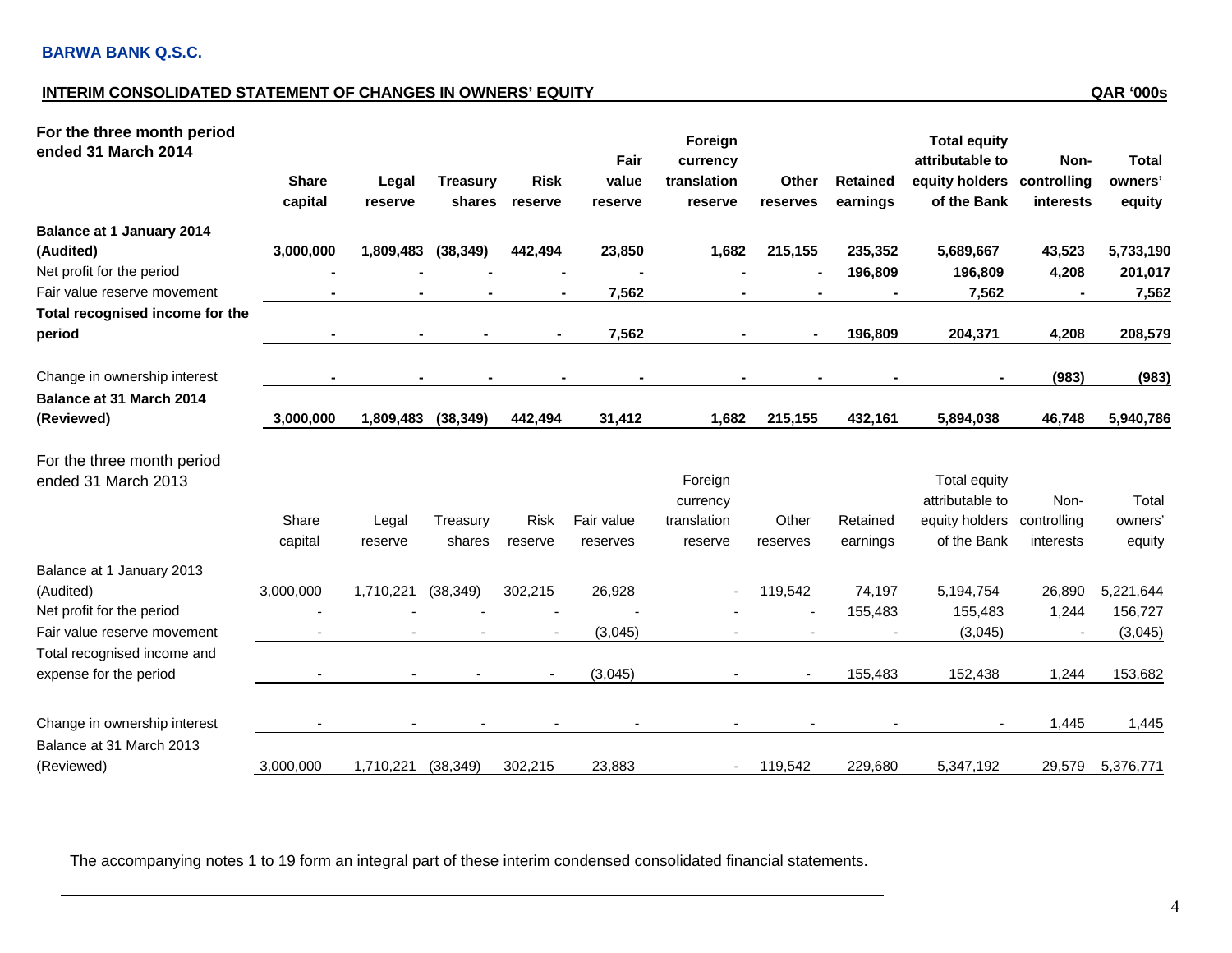## **INTERIM CONSOLIDATED STATEMENT OF CASH FLOWS QAR '000s**

|                                                           |             | For the three month period ended<br>31 March |            |
|-----------------------------------------------------------|-------------|----------------------------------------------|------------|
|                                                           |             | 2014                                         | 2013       |
| <b>Cash flows from operating activities</b>               | <b>Note</b> | (Reviewed)                                   | (Reviewed) |
| Net profit for the period                                 |             | 201,017                                      | 156,727    |
| Adjustments for:                                          |             |                                              |            |
| Impairment loss on financing assets                       | 9(b)        | 8,017                                        | 4,265      |
| Depreciation and amortization                             |             | 10,161                                       | 21,349     |
| Employees' end of service benefits provision              |             | 4,705                                        | 3,822      |
| Net gain on sale of investment securities                 |             | (21, 594)                                    | (28, 352)  |
| Dividend income                                           |             | (10, 368)                                    | (6,619)    |
| Share of results of associates and joint ventures         | 11          | (7, 344)                                     | (4,018)    |
| Profit before changes in operating assets and liabilities |             | 184,594                                      | 147,174    |
| Change in reserve account with Qatar Central Bank         |             | (200, 780)                                   | (82,076)   |
| Change in due from banks                                  |             | 315,451                                      | (32, 495)  |
| Change in financing assets                                |             | (1, 174, 383)                                | (740, 373) |
| Change in other assets                                    |             | (70, 318)                                    | 40,326     |
| Change in due to banks                                    |             | (2,503,610)                                  | (35, 170)  |
| Change in customer current accounts                       |             | 1,030,943                                    | 744,448    |
| Change in other liabilities                               |             | (80, 317)                                    | 49,124     |
| Change in equity of investment account holders            |             | 474,604                                      | 2,322,284  |
|                                                           |             | (2,023,816)                                  | 2,413,242  |
| Dividends received                                        |             | 10,368                                       | 6,619      |
| Employees' end of service benefits paid                   |             | (532)                                        | (1,470)    |
| Net cash (used in)/from operating activities              |             | (2,013,980)                                  | 2,418,391  |
| Cash flows from investing activities                      |             |                                              |            |
| Disposal/(acquisition) of investments                     |             | 1,002,232                                    | (924, 682) |
| Acquisition of fixed and intangible assets                |             | (136, 674)                                   | (15, 746)  |
| Net cash from/(used in) investing activities              |             | 865,558                                      | (940, 428) |
|                                                           |             |                                              |            |
| Net (decrease)/increase in cash and cash equivalents      |             | (1, 148, 422)                                | 1,477,963  |
| Cash and cash equivalents at 1 January                    |             | 2,880,463                                    | 805,293    |
| Cash and cash equivalents at 31 March                     | 18          | 1,732,041                                    | 2,283,256  |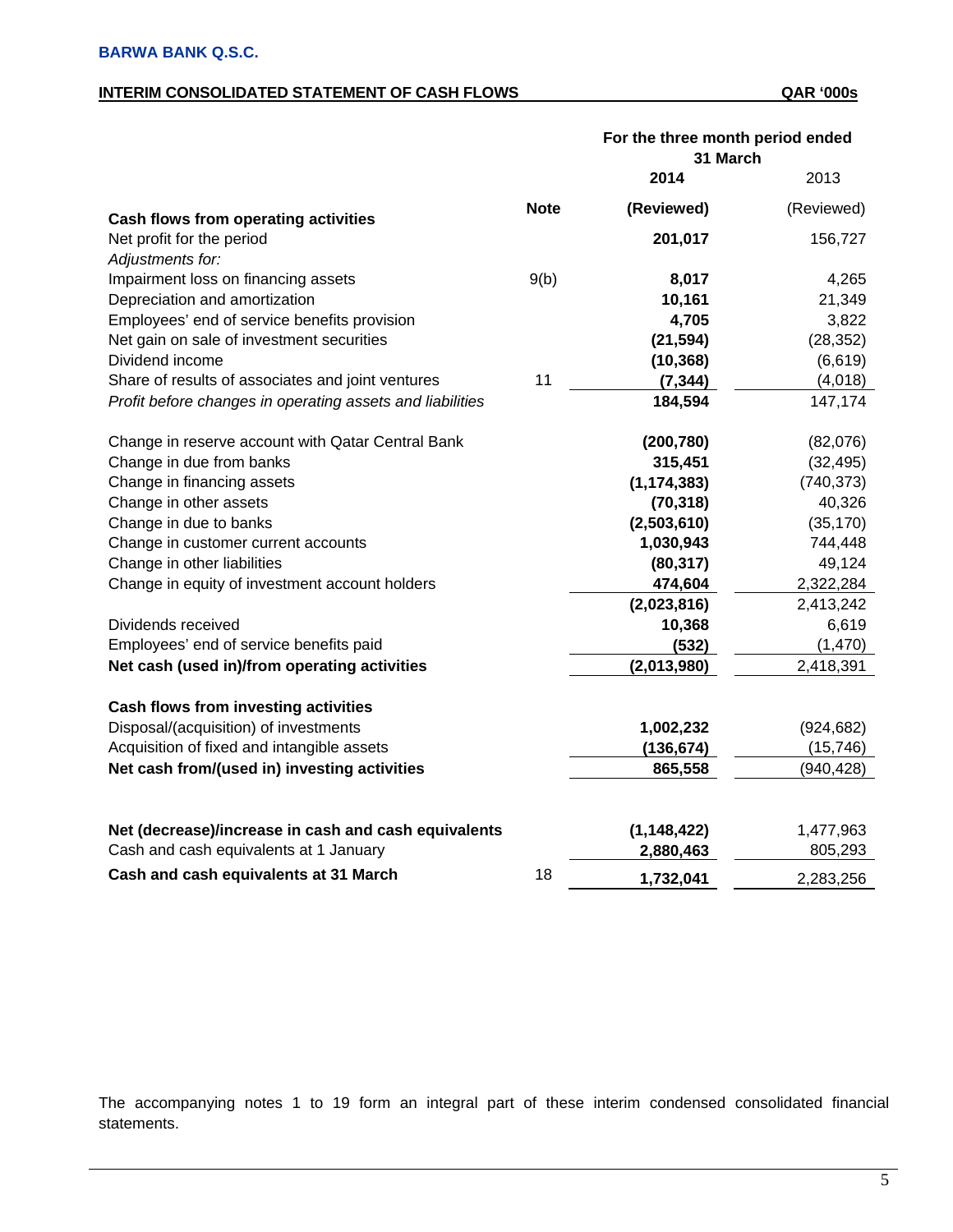## **1. REPORTING ENTITY**

Barwa Bank (the "Bank") was incorporated as Qatari Private Shareholding Company in the State of Qatar under Commercial Registration No. 38012 dated 24 January 2008 (the "date of incorporation"). On 13 December 2012, the Ministry of Business and Trade approved conversion of the Bank to a Qatari Shareholding Company under directive No. 70 of 2012. The Bank obtained its banking license from Qatar Central Bank ("QCB") on 1 February 2009 (License No. RM/19/2008) and commenced its activities in July 2009. The Bank operates through its head office situated on Grand Hamad Street, Doha and its 4 branches in Doha, State of Qatar.

The Bank and its subsidiaries (together referred to as the "Group" and individually referred to as "Group entities") are primarily engaged in financing, investing and advisory activities in accordance with Islamic Shari'a principles as determined by the Shari'a Committee of the Bank and provisions of its Memorandum and Articles of Association. Investment activities are carried out for proprietary purpose and on behalf of customers.

The Bank is owned 18.67% by General Retirement and Social Insurance Authority, 18.67% by Military Pension Fund (Qatar), and 12.13% by Qatar Holding, strategic and direct investment arm of Qatar Investment Authority being the sovereign wealth fund of the State of Qatar; and remaining shares are owned by several individuals and corporate entities.

The principal subsidiaries of the Group are as follows:

| Name of subsidiary                     | <b>Country of</b><br>Date of<br>incorporation<br><b>Acquisition</b> |                  | Percentage of<br>ownership |      |  |
|----------------------------------------|---------------------------------------------------------------------|------------------|----------------------------|------|--|
|                                        |                                                                     |                  | 2014                       | 2013 |  |
| The First Investor P.Q.S.C. ("TFI")    | Qatar                                                               | 13 December 2009 | 100%                       | 100% |  |
| First Finance Company P.Q.S.C. ("FFC") | Qatar                                                               | 12 July 2010     | 100%                       | 100% |  |
| First Leasing Company P.Q.S.C ("FLC")  | Qatar                                                               | 13 July 2010     | 100%                       | 100% |  |
| TFI GCC Equity Opportunities Fund      | Qatar                                                               | 31 October 2012  | 69%                        | 70%  |  |

- (i) TFI provides a full range of investment banking products and services that comply with Shari'a principles.
- (ii) FFC is engaged in Shari'a compliant financing activities in accordance with its Articles of Association and QCB regulations.
- (iii) FLC is primarily engaged in the Islamic leasing business.
- (iv) TFI GCC Equity Opportunities Fund is an open end fund founded by the Bank and managed by TFI. It invests in marketable equities and debt securities of entities incorporated in GCC to earn return for its unit holders.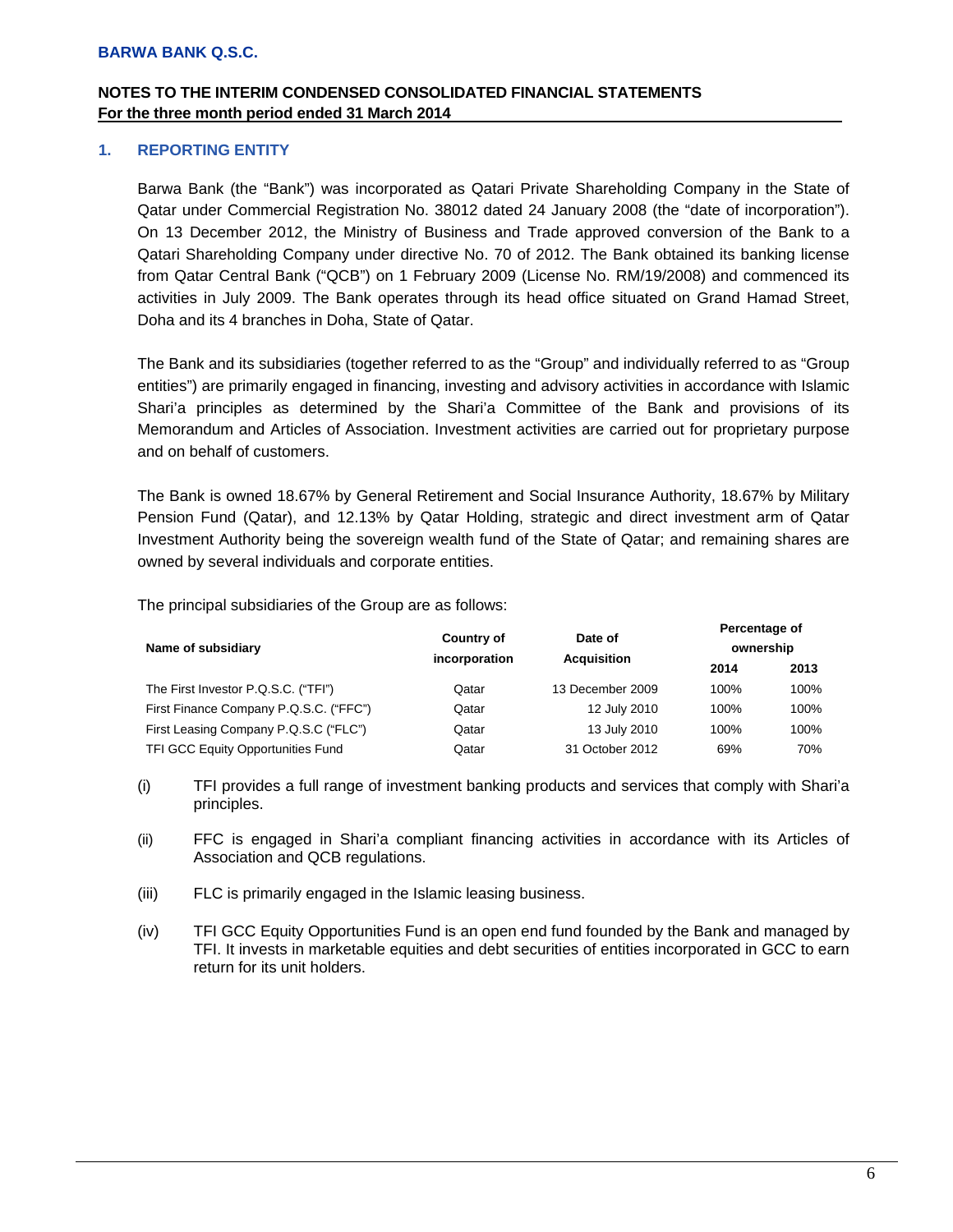#### **2. BASIS OF PREPARATION**

#### **(a) Statement of compliance**

These interim condensed consolidated financial statements have been prepared in accordance with the Financial Accounting Standards ("FAS") as issued by the Accounting and Auditing Organisation for Islamic Financial Institutions ("AAOIFI") and the applicable provisions of the Qatar Central Bank regulations. In line with the requirements of AAOIFI, for matters that are not covered by FAS, the Group uses guidance from the relevant International Financial Reporting Standard ("IFRS"). Accordingly, the interim condensed consolidated financial statements have been prepared in accordance with the guidance provided by International Accounting Standard 34 'Interim Financial Reporting'.

These interim condensed consolidated financial statements do not contain all information and disclosures required in the annual consolidated financial statements and should be read in conjunction with the consolidated financial statements of the Group as at and for the year ended 31 December 2013. The results for the three month period ended 31 March 2014 are not necessarily indicative of the results that may be expected for the year ending 31 December 2014.

#### **(b) Basis of measurement**

These interim condensed consolidated financial statements have been prepared on the historical cost basis except for investments carried at fair value through equity, investments carried at fair value through the statement of income and derivates held for risk management purposes, which are measured at fair value.

#### **(c) Functional and presentation currency**

These interim condensed consolidated financial statements are presented in Qatari Riyals ("QAR"), which is the Group's functional currency. Except as otherwise indicated, financial statements presented in QAR has been rounded to the nearest thousands. The functional currencies for the Group entities have also been assessed as Qatari Riyals.

#### **(d) Use of estimates and judgments**

The preparation of these interim condensed consolidated financial statements in conformity with FAS requires management to make judgements, estimates and assumptions that affect the application of accounting policies and the reported amounts of assets, liabilities, income and expenses. Actual results may differ from these estimates.

Estimates and underlying assumptions are reviewed on an ongoing basis. Revisions to accounting estimates are recognised in the period in which the estimate is revised and in any future periods affected.

In preparing these interim condensed consolidated financial statements, the significant judgments made by management in applying the accounting policies were the same as those applied to the consolidated financial statements as at and for the year ended 31 December 2013.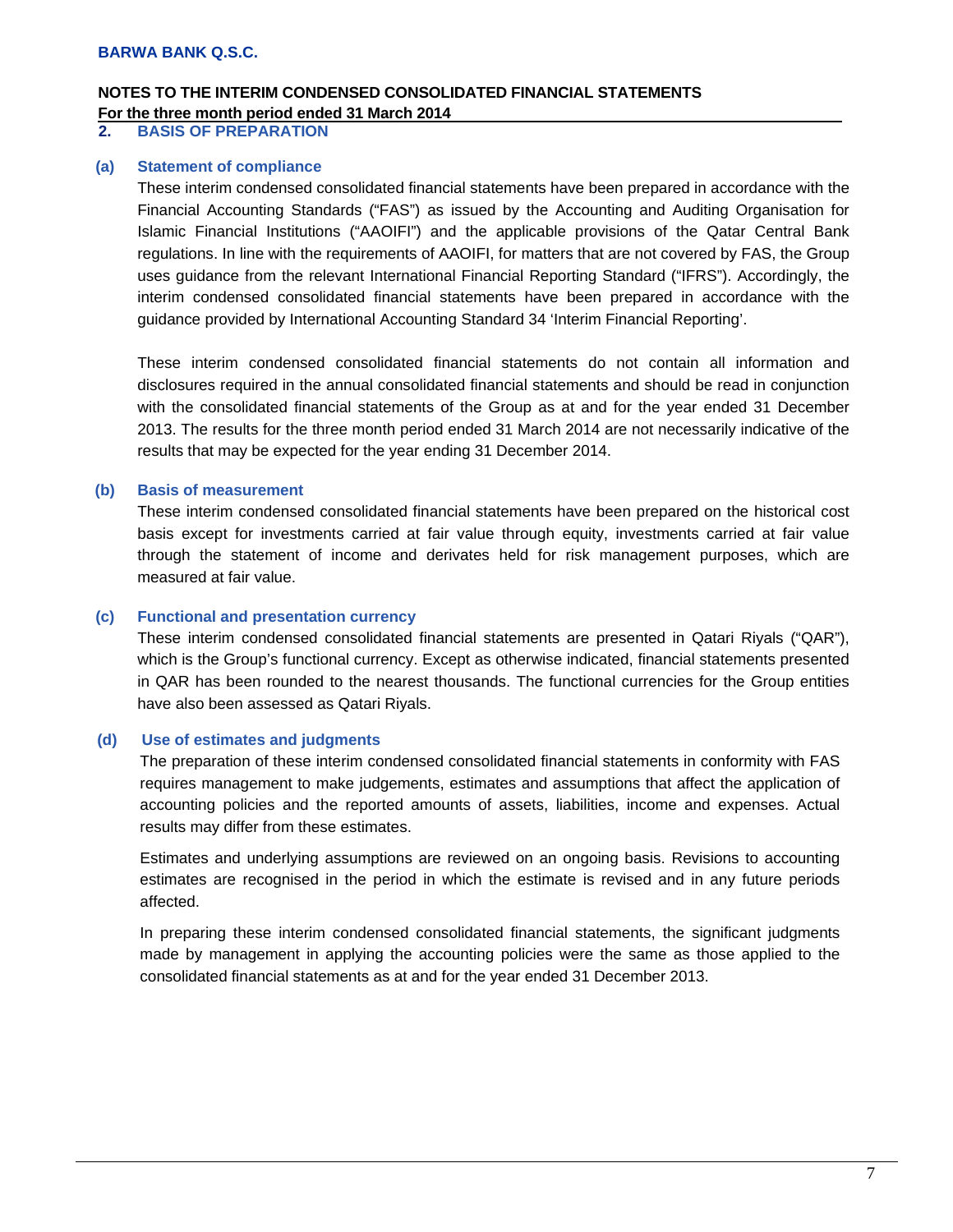## **NOTES TO THE INTERIM CONDENSED CONSOLIDATED FINANCIAL STATEMENTS**

**For the three month period ended 31 March 2014 .** 

## **3. SIGNIFICANT ACCOUNTING POLICIES**

The significant accounting policies adopted in the preparation of the interim condensed consolidated financial statements are consistent with those used in the preparation of the consolidated financial statements as at and for the year ended 31 December 2013.

## **New standards, amendments and interpretations effective from 1 January 2014**

No new accounting standard and interpretations have been issued by AAOIFI during 2014 effective from annual periods beginning on or after 1 January 2014.

## **4. FINANCIAL RISK MANAGEMENT**

The Groups's financial risk management objectives and policies are consistent with those disclosed in the consolidated financial statements as at and for the year ended 31 December 2013.

## **5. OPERATING SEGMENTS**

The Group has four reportable segments, as described below, which are the Group's strategic divisions. The strategic divisions offer different products and services, and are managed separately based on the Group's management and internal reporting structure. For each of the strategic divisions, the Group Management Committee reviews internal management reports on at least a monthly basis. The following summary describes the operations in each of the Group's reportable segments.

| <b>Corporate Banking</b>                         | Includes financing, deposits and other transactions and balances with<br>corporate customers                                                                                                                                                                                                                                                                                                                                                                                                                                                                                                                                                                               |
|--------------------------------------------------|----------------------------------------------------------------------------------------------------------------------------------------------------------------------------------------------------------------------------------------------------------------------------------------------------------------------------------------------------------------------------------------------------------------------------------------------------------------------------------------------------------------------------------------------------------------------------------------------------------------------------------------------------------------------------|
| <b>Retail Banking</b>                            | Includes financing, deposits and other transactions and balances with<br>retail customers                                                                                                                                                                                                                                                                                                                                                                                                                                                                                                                                                                                  |
| Treasury and Investments<br>division             | Undertakes the Group's funding and centralised risk management<br>activities through borrowings, use of risk management instruments for<br>risk management purposes and investing in liquid assets such as short-<br>term placements and corporate and government debt securities.<br>Further it also manages Group's trading of investments and corporate<br>finance activities.                                                                                                                                                                                                                                                                                          |
| Banking<br>Investment<br>and<br>Asset Management | Operates the Group's funds management activities. Mainly includes<br>financial advisory services, including deal sourcing, structuring,<br>valuations and advisory services, equity structuring, restructuring and<br>placement; debt structuring, restructuring and placement including<br>project finance, securitisation and sukuk; client portfolios management,<br>structuring of liquidity products; structuring and marketing and<br>management of open and closed ended funds; structuring, acquisition,<br>placement and initial public offering of private equities; and private equity,<br>equity structuring, private placements and initial public offerings. |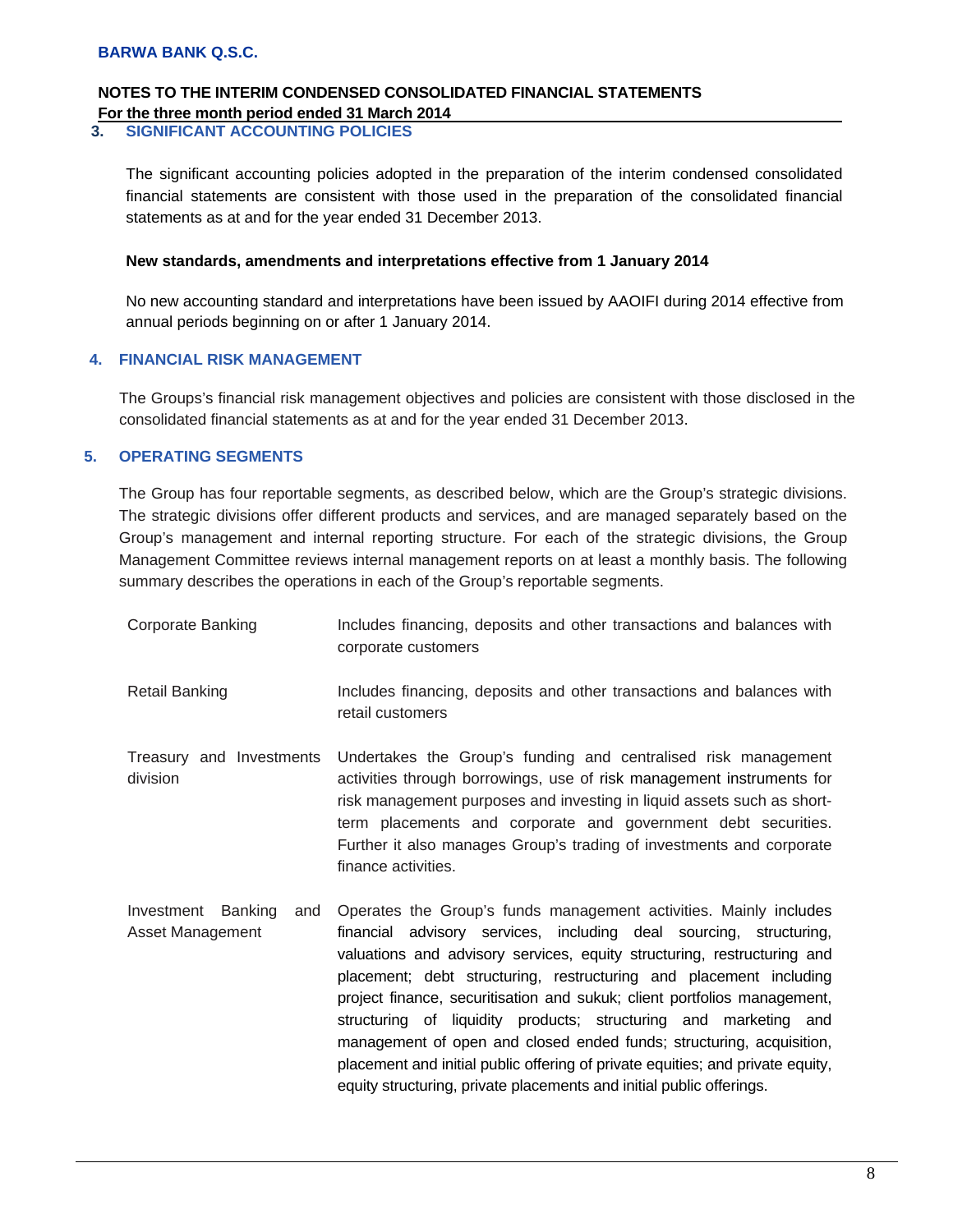#### **NOTES TO THE INTERIM CONDENSED CONSOLIDATED FINANCIAL STATEMENTS For the three month period ended 31 March 2014 QAR '000s**

#### **5. OPERATING SEGMENTS (CONTINUED)**

Information regarding the results, assets and liabilities of each reportable segment is included below. Performance is measured based on segment profit, as included in the internal management reports that are reviewed by the Group Management Committee. Segment profit is used to measure performance as management believes that such information is the most relevant in evaluating the results of certain segments relative to other entities that operate within these industries.

#### **Information about operating segments**

| As at and for the three month period ended 31<br><b>March 2014</b>                                                 | Corporate<br>banking       | Retail<br>banking        | <b>Treasury and</b><br>investments<br>division | <b>Investment</b><br>banking and<br>asset<br>management | <b>Unallocated</b> | Total                        |
|--------------------------------------------------------------------------------------------------------------------|----------------------------|--------------------------|------------------------------------------------|---------------------------------------------------------|--------------------|------------------------------|
| Total income from financing and investing activities                                                               | 223,861                    | 44,493                   | 95,715                                         | (202)                                                   |                    | 363,867                      |
| Net fee and commission income                                                                                      | 13,766                     | 4,132                    | 487                                            | 5,720                                                   |                    | 24,105                       |
| Reportable segment net profit                                                                                      | 150,088                    | 10,229                   | 81,000                                         | 4,824                                                   | (45, 124)          | 201,017                      |
| Reportable segment assets                                                                                          | 20,979,848                 | 2,448,909                | 8,040,972                                      | 513,306                                                 | 777,230            | 32,760,265                   |
| As at and for the three month period ended 31 March<br>2013                                                        | Corporate<br>banking       | Retail<br>banking        | Treasury and<br>Investments<br>division        | Investment<br>banking and<br>asset<br>management        | Unallocated        | Total                        |
| Total income from financing and investing activities<br>Net fee and commission income<br>Reportable segment profit | 181,886<br>7,065<br>94,523 | 40,509<br>2,083<br>5,382 | 100,934<br>73,253                              | 1,816<br>18,620<br>7,936                                | (24, 367)          | 325,145<br>27,768<br>156,727 |
| Reportable segment assets                                                                                          | 14,734,101                 | 1,952,087                | 10,572,661                                     | 461,907                                                 | 777,230            | 28,497,986                   |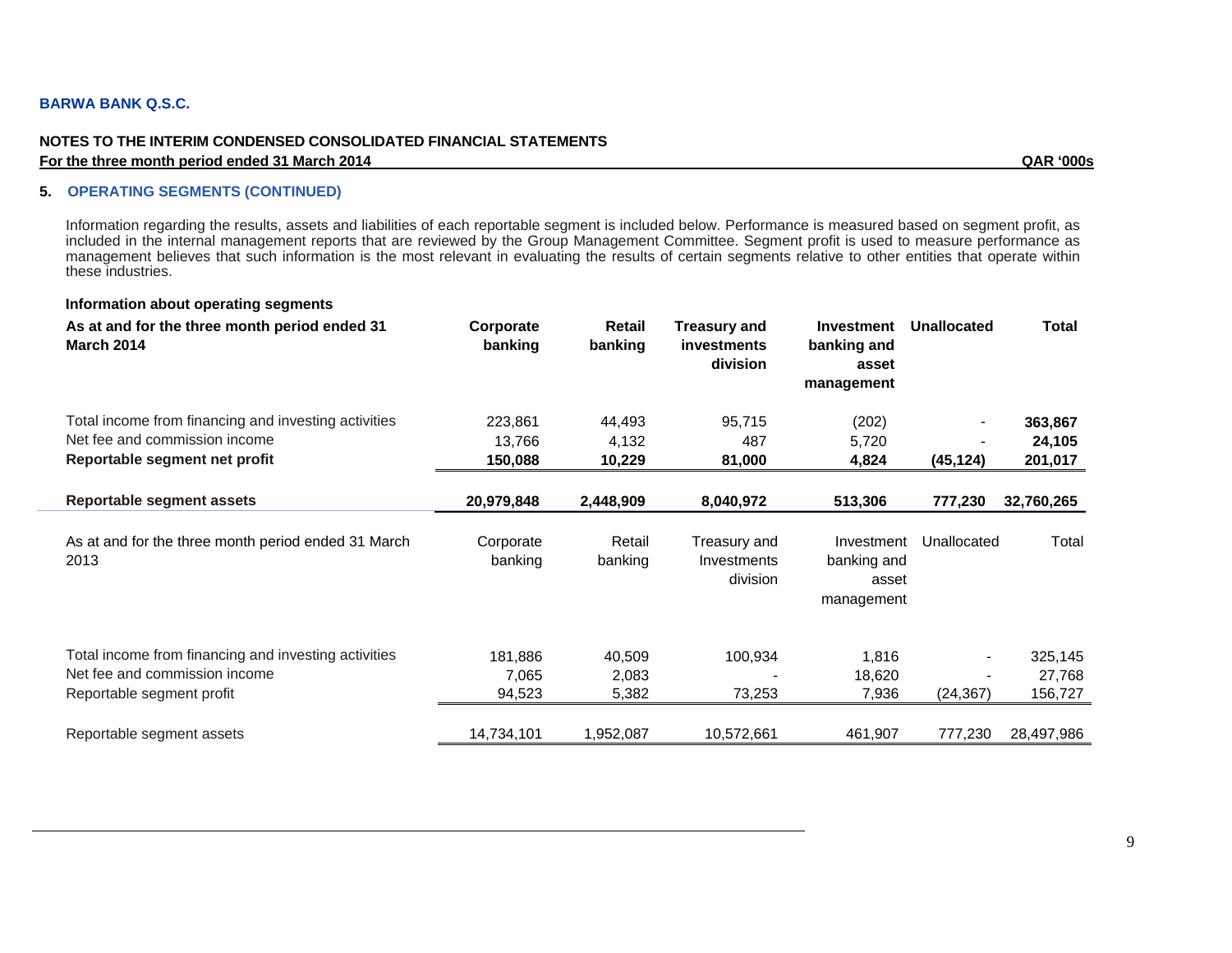#### **NOTES TO THE INTERIM CONDENSED CONSOLIDATED FINANCIAL STATEMENTS For the three month period ended 31 March 2014** QAR '000s

#### **6. FAIR VALUE AND CLASSICIATION OF FINANCIAL INSTRUMENTS**

The table below sets out the carrying amounts and fair values of the Group's financial assets and financial liabilities:

|                                                   | <b>Fair value</b><br>through<br>statement of<br>income | <b>Fair value</b><br>through equity | <b>Amortised</b><br>cost | <b>Total</b><br>carrying<br>amount | <b>Fair value</b> |
|---------------------------------------------------|--------------------------------------------------------|-------------------------------------|--------------------------|------------------------------------|-------------------|
| 31 March 2014 (Reviewed)                          |                                                        |                                     |                          |                                    |                   |
| Cash and balances with Qatar Central Bank         |                                                        | ۰.                                  | 1,246,747                | 1,246,747                          | 1,246,747         |
| Due from banks                                    | ٠                                                      | ÷                                   | 2,419,054                | 2,419,054                          | 2,419,054         |
| Financing assets                                  |                                                        |                                     | 20,513,487               | 20,513,487                         | 20,513,487        |
| Investment securities:                            |                                                        |                                     |                          |                                    |                   |
| Carried at fair value<br>$\overline{\phantom{a}}$ | 122,991                                                | 787,854                             |                          | 910,845                            | 910,845           |
| Carried at amortised cost /cost                   |                                                        |                                     | 5,852,309                | 5,852,309                          | 5,878,349         |
| Risk management instruments                       | 13,948                                                 |                                     |                          | 13,948                             | 13,948            |
|                                                   | 136,939                                                | 787,854                             | 30,031,597               | 30,956,390                         | 30,982,430        |
| Due to banks                                      |                                                        |                                     | 3,316,568                | 3,316,568                          | 3,316,568         |
| Customer current accounts                         |                                                        | ۰                                   | 2,683,845                | 2,683,845                          | 2,683,845         |
| Risk management instruments                       | 8,267                                                  | ۰                                   |                          | 8,267                              | 8,267             |
|                                                   | 8,267                                                  | ٠.                                  | 6,000,413                | 6,008,680                          | 6,008,680         |
| Equity of investment account holders              |                                                        | ۰                                   | 20,052,043               | 20,052,043                         | 20,052,043        |
|                                                   | 8,267                                                  | ٠.                                  | 26,052,456               | 26,060,723                         | 26,060,723        |
|                                                   |                                                        |                                     |                          |                                    |                   |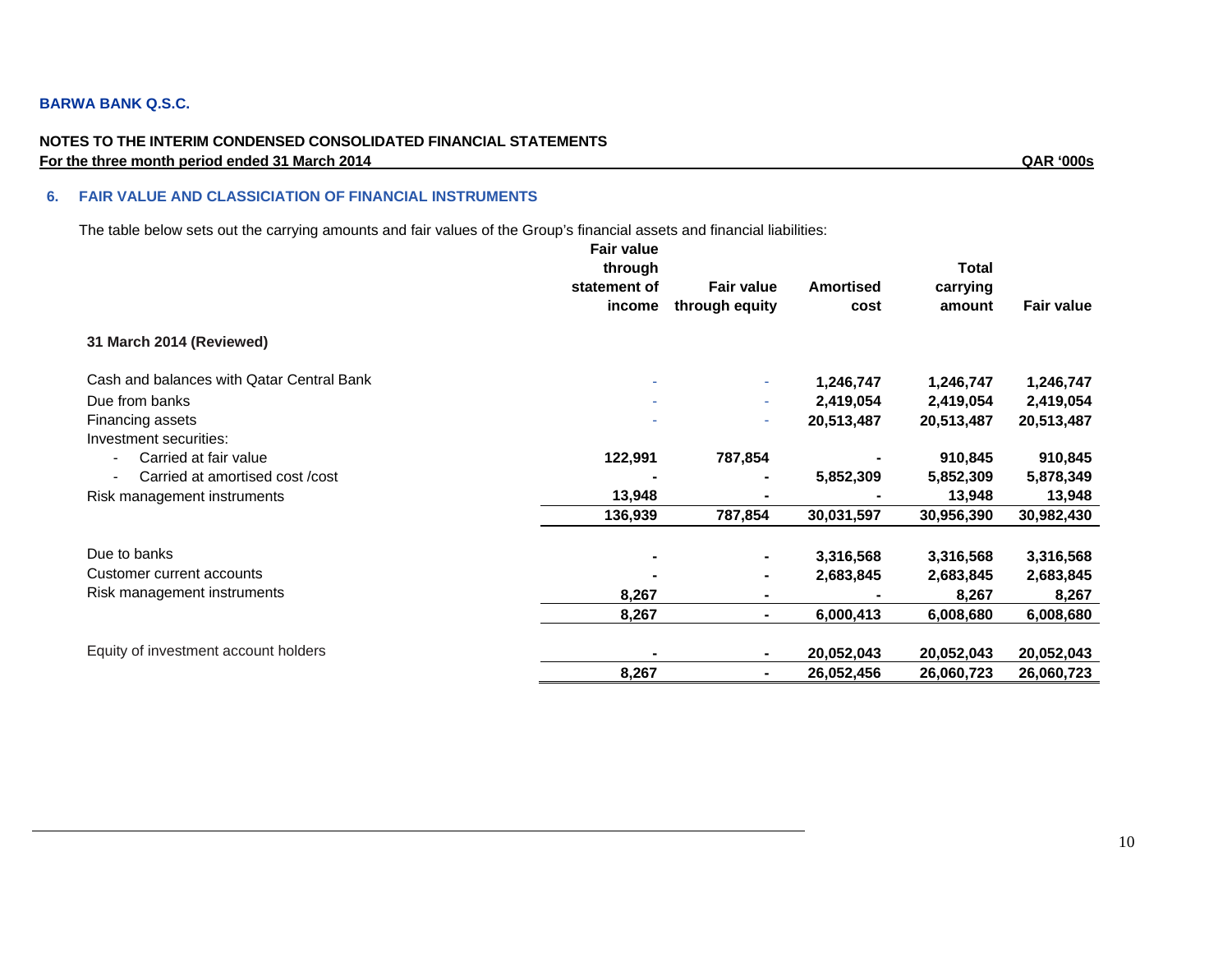#### **NOTES TO THE INTERIM CONDENSED CONSOLIDATED FINANCIAL STATEMENTS For the three month period ended 31 March 2014** QAR '000s

#### **6. FAIR VALUE AND CLASSICIATION OF FINANCIAL INSTRUMENTS (CONTINUED)**

The table below sets out the carrying amounts and fair values of the Group's financial assets and financial liabilities:

|                                      | Fair value              |                          |                |                |            |
|--------------------------------------|-------------------------|--------------------------|----------------|----------------|------------|
|                                      | through<br>statement of | Fair value               |                | Total carrying |            |
|                                      | income                  | through equity           | Amortised cost | amount         | Fair value |
|                                      |                         |                          |                |                |            |
| 31 December 2013 (Audited)           |                         |                          |                |                |            |
| Cash and balances with central banks |                         |                          | 1,088,794      | 1,088,794      | 1,088,794  |
| Due from banks                       |                         | $\sim$                   | 3,840,100      | 3,840,100      | 3,840,100  |
| Financing assets                     |                         | $\sim$                   | 19,347,121     | 19,347,121     | 19,347,121 |
| Investment securities:               |                         |                          |                |                |            |
| Carried at fair value                | 91,958                  | 801,668                  |                | 893,626        | 893,626    |
| Carried at amortised cost /cost      |                         |                          | 6,840,595      | 6,840,595      | 6,822,789  |
| Risk management instruments          | 15,216                  |                          |                | 15,216         | 15,216     |
|                                      | 107,174                 | 801,668                  | 31,116,610     | 32,025,452     | 32,007,646 |
| Due to banks                         |                         |                          | 5,820,178      | 5,820,178      | 5,820,178  |
| Customer current accounts            |                         | $\blacksquare$           | 1,652,902      | 1,652,902      | 1,652,902  |
| Risk management instruments          | 7,881                   |                          |                | 7,881          | 7,881      |
|                                      | 7,881                   |                          | 7,473,080      | 7,480,961      | 7,480,961  |
| Equity of investment account holders |                         | $\overline{\phantom{a}}$ | 19,577,439     | 19,577,439     | 19,577,439 |
|                                      | 7,881                   |                          | 27,050,519     | 27,058,400     | 27,058,400 |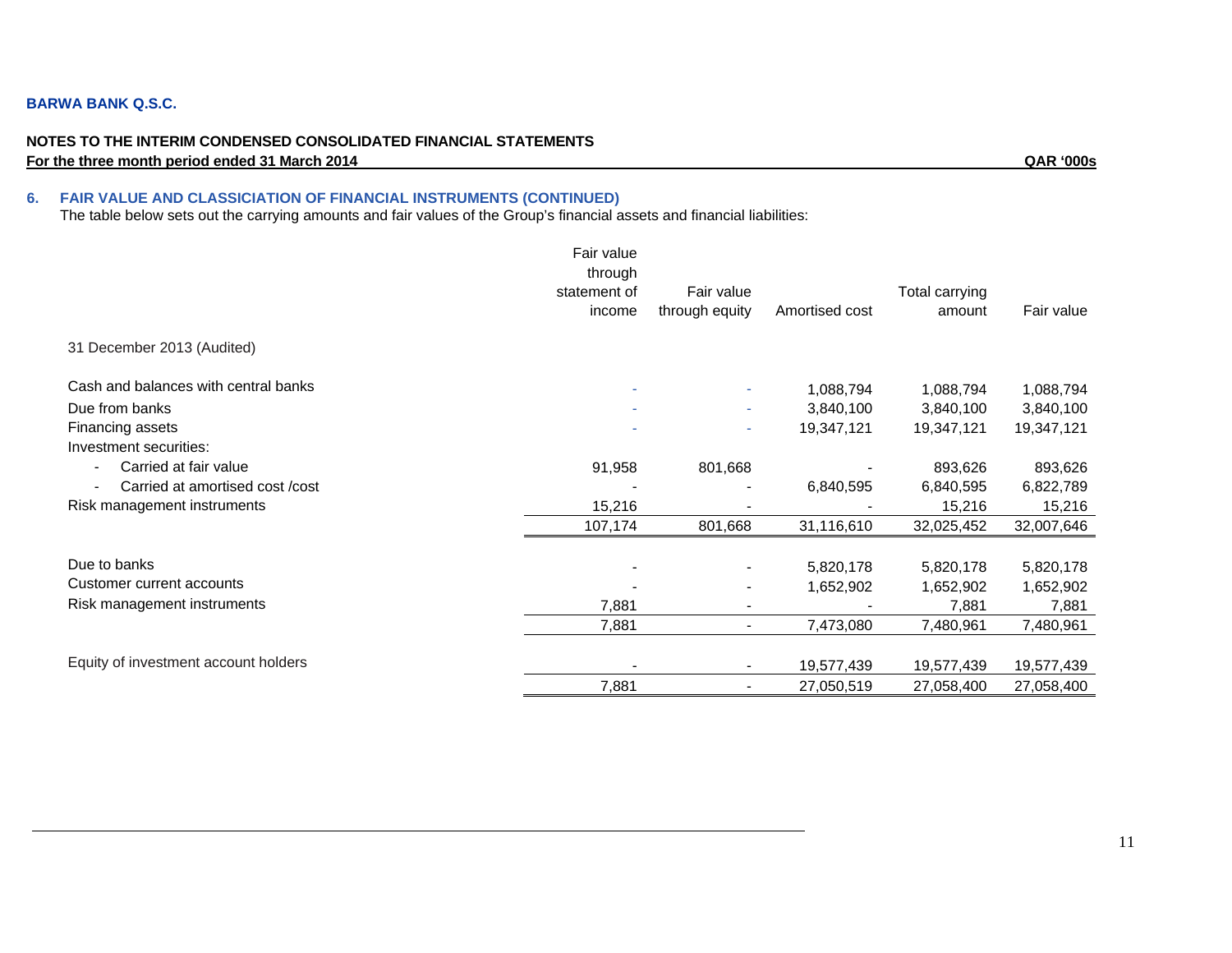## **6. FAIR VALUE AND CLASSICIATION OF FINANCIAL INSTRUMENTS (CONTINUED)**

The table below analyses financial instruments measured at fair value at the end of the reporting period, by the level in the fair value hierarchy into which the fair value measurement is categorised:

| In thousands                                | Level 1            | Level 2 | Level 3            | Total              |
|---------------------------------------------|--------------------|---------|--------------------|--------------------|
| 31 March 2014 (Reviewed)                    |                    |         |                    |                    |
| Risk management instruments (assets)        |                    |         | 13,948             | 13,948             |
| Investment securities carried at fair value | 511,708<br>511,708 |         | 399,137<br>413,085 | 910,845<br>924,793 |
| Risk management instruments (liabilities)   |                    |         | 8,267              | 8,267              |
|                                             |                    |         | 8,267              | 8,267              |
| 31 December 2013 (Audited)                  |                    |         |                    |                    |
| Risk management instruments (assets)        |                    |         | 15,216             | 15,216             |
| Investment securities carried at fair value | 501,496<br>501,496 |         | 392,130<br>407,346 | 893,626<br>908,842 |
|                                             |                    |         |                    |                    |
| Risk management instruments (liabilities)   |                    |         | 7,881              | 7,881              |
|                                             |                    |         | 7,881              | 7,881              |

The Group's accounting policies provide scope for assets and liabilities to be designated at inception into different accounting categories in certain circumstances:

- in classifying financial assets or liabilities as trading, the Group has determined that it meets the description of trading assets and liabilities set out in accounting policies.
- in designating financial assets or liabilities at fair value through Statement of Income, the Group has determined that it has met one of the criteria for this designation set out in accounting policies.

For the purpose of disclosure of fair value of financial assets and liabilities which are carried at amortised cost, the level 2 valuation method has been used except for the impaired financing assets for which level 3 valuation method has been used and quoted investment securities for which level 1 valuation method has been used.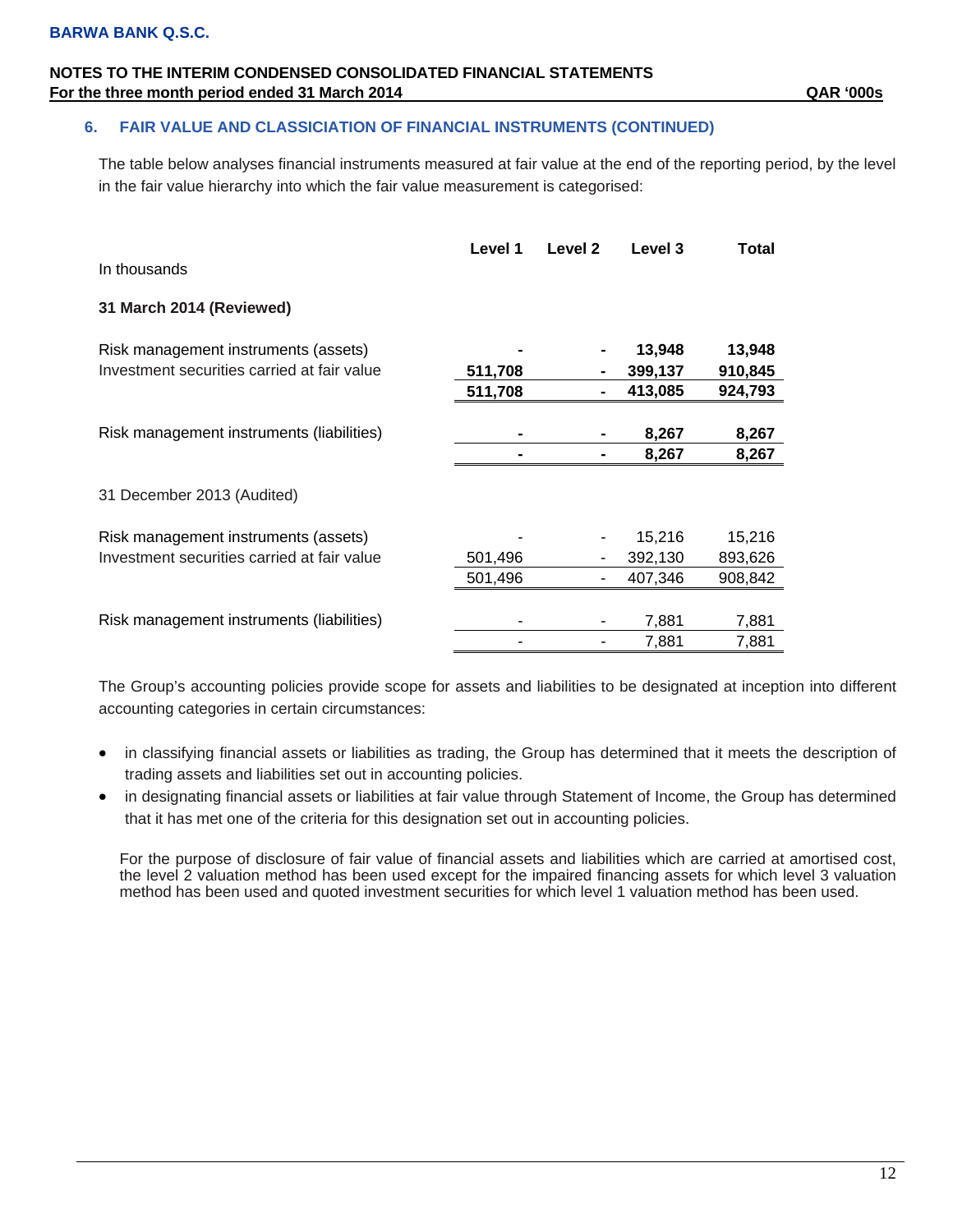## **7. CASH AND BALANCES WITH QATAR CENTRAL BANK**

|                         | 31 March   | 31 December |
|-------------------------|------------|-------------|
|                         | 2014       | 2013        |
|                         | (Reviewed) | (Audited)   |
| Cash                    | 126.577    | 128,330     |
| Cash reserve with QCB*  | 1,062,944  | 862,164     |
| Other balances with QCB | 57,226     | 98,300      |
|                         | 1,246,747  | ,088,794    |

\*The cash reserve with QCB is not available for use in the Group's day to day operations.

## **8. DUE FROM BANKS**

|                               | 31 March<br>2014<br>(Reviewed) | 31 December<br>2013<br>(Audited) |
|-------------------------------|--------------------------------|----------------------------------|
| Current accounts              | 145,319                        | 302,193                          |
| Wakala placements with banks  | 925,439                        | 1,768,168                        |
| Mudaraba placements           | 177,915                        | 583,472                          |
| Commodity murabaha receivable | 1,170,381                      | 1,186,267                        |
|                               | 2,419,054                      | 3,840,100                        |

#### **9. FINANCING ASSETS (a) By type**

**31 March 2014 (Reviewed)** 31 December 2013 (Audited) Murabaha **4,881,911** 4,051,416 Murabaha commodity **11,354,621** 11,493,981 Musawama **2,306,188** 1,879,191 Istisna'a **842,636** 858,520 Ijarah Muntahia Bittamleek **2,560,994** 2,349,655 Tawarruk **72,584** 85,712 Cards **35,049** 24,785 Others **40,869** 8,400 Total financing assets **22,094,852** 20,751,660 Less: Deferred profit **1,240,010** 1,041,414 Provision for impairment on financing assets – Specific **294,069** 309,696 Provision for impairment on financing assets – Collective **1,250 1,250 1,250**  Suspended profit related to non-performing financing assets **46,036** 52,179 Net financing assets **20,513,487** 19,347,121

The total non-performing financing assets at 31 March 2014 amounted to QAR 411 million, representing 1.9% of the gross financing assets (31 December 2013: QAR 410 million, representing 2.0%).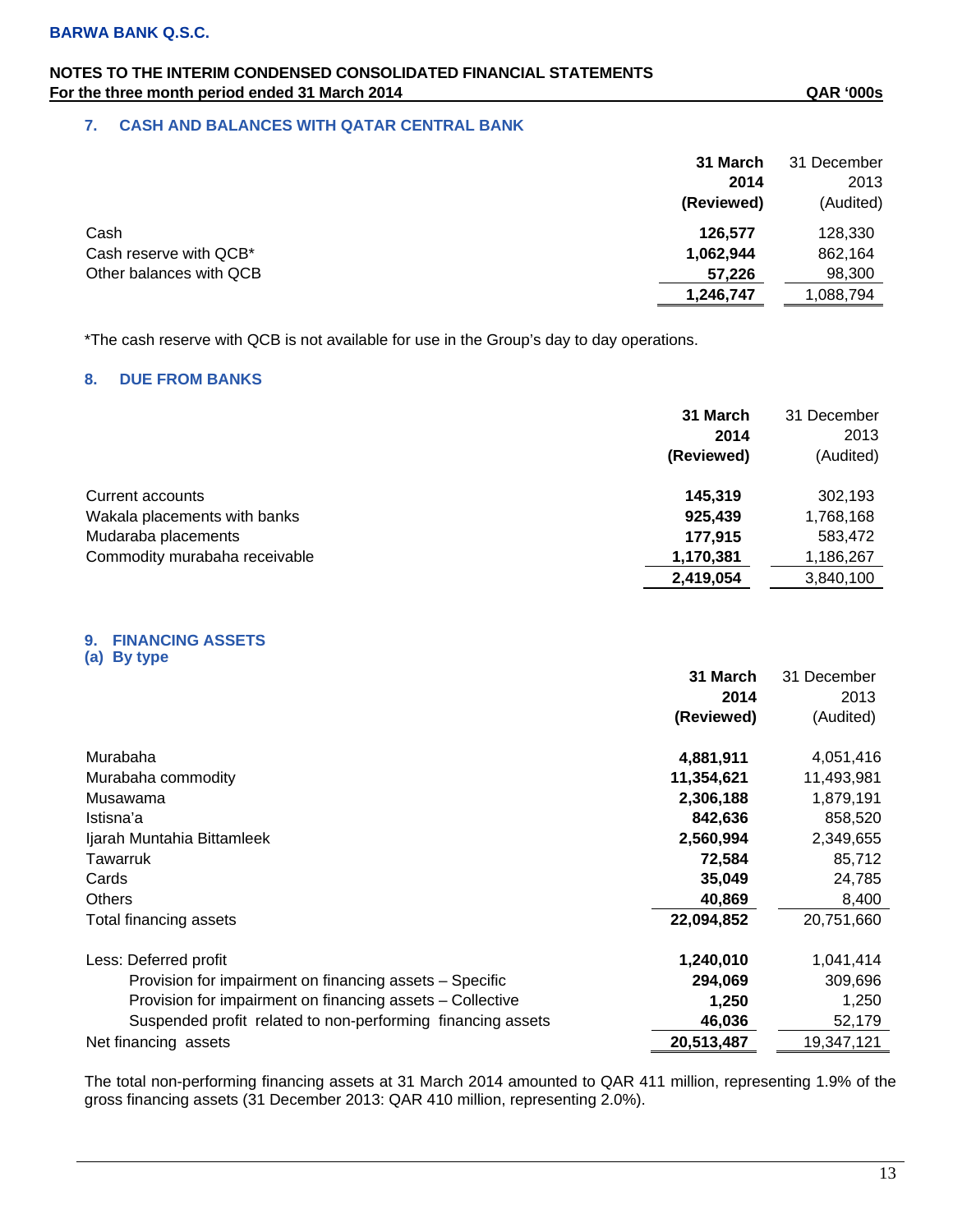## **9. FINANCING ASSETS (CONTINUED)**

## **(b) Movement in the provision for impairment – specific on financing assets:**

|                                       | 2014<br>(Reviewed) | 2013<br>(Reviewed) |
|---------------------------------------|--------------------|--------------------|
| Balance at 1 January                  | 309.696            | 235,282            |
| Provisions made during the period     | 8,017              | 4,265              |
| Recoveries during the period          | (23, 644)          | (13, 558)          |
|                                       | (15, 627)          | (9,293)            |
| Balance for the period ended 31 March | 294,069            | 225,989            |

## **10. INVESTMENT SECURITIES**

|                                                                     |         | 31 March 2014<br>(Reviewed)   |         |         | 31 December 2013<br>(Audited) |                               |
|---------------------------------------------------------------------|---------|-------------------------------|---------|---------|-------------------------------|-------------------------------|
|                                                                     | Quoted  | <b>Unquoted</b>               | Total   | Quoted  | Unquoted                      | Total                         |
| Investments classified as fair value through<br>statement of income |         |                               |         |         |                               |                               |
| - Investments classified as held for trading:                       |         |                               |         |         |                               |                               |
| • equity-type investments                                           | 122,991 |                               | 122,991 | 91,958  |                               | 91,958                        |
| $\bullet$ debt-type investments $-$ Fixed rate                      |         |                               |         |         |                               |                               |
|                                                                     | 122,991 |                               | 122,991 | 91,958  |                               | 91,958                        |
| Debt-type investments classified at amortised<br>cost               |         |                               |         |         |                               |                               |
| Fixed rate*                                                         |         | 2,211,219 3,519,100 5,730,319 |         |         | 1,950,405 4,768,200 6,718,605 |                               |
| Floating rate<br>-                                                  | 121,990 |                               | 121,990 | 121,990 |                               | 121,990                       |
|                                                                     |         | 2,333,209 3,519,100 5,852,309 |         |         |                               | 2,072,395 4,768,200 6,840,595 |
| Equity-type investments classified as fair                          |         |                               |         |         |                               |                               |
| value through equity                                                | 388,717 | 399,137                       | 787,854 | 409,538 | 392,130                       | 801,668                       |
|                                                                     |         | 2,844,917 3,918,237 6,763,154 |         |         | 2,573,891 5,160,330 7,734,221 |                               |

\*Investments in unquoted debt-type instruments classified at amortised cost represent investments in the Qatar Government securities.

The cumulative change in fair value reserve of investments, during the period is as follows:

|                                         | 2014       | 2013       |
|-----------------------------------------|------------|------------|
|                                         | (Reviewed) | (Reviewed) |
| Balance at 1 January                    | 23,850     | 26,928     |
| Net change in fair value                | 10,096     | (3,045)    |
| Share of associate's fair value changes | (2,534)    |            |
|                                         | 7,562      | (3,045)    |
| <b>Balance at 31 March</b>              | 31,412     | 23,883     |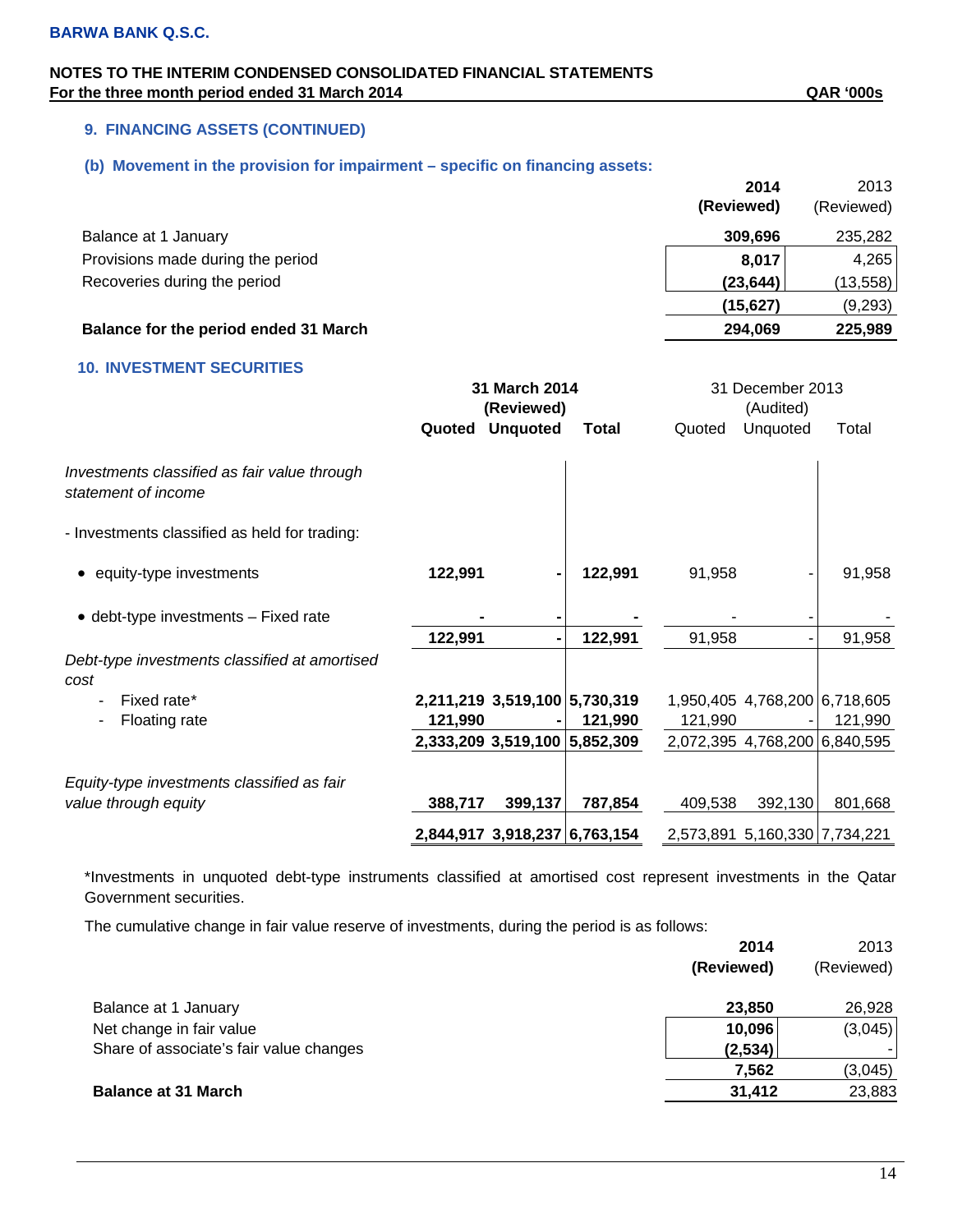**11. INVESTMENT IN ASSOCIATES AND JOINT VENTURES** 

|                                                  | 31 March   | 31 December |
|--------------------------------------------------|------------|-------------|
|                                                  | 2014       | 2013        |
|                                                  | (Reviewed) | (Audited)   |
| Balance at 1 January                             | 255,581    | 194,429     |
| Share of results                                 | 7,344      | 63,549      |
| Addition during the period / year                |            | 10,528      |
| Dividend received during the period / year       | (529)      | (14, 915)   |
| Share of associates fair value changes           | (2, 534)   |             |
| Share of associates currency translation reserve |            | 1,682       |
| Other movements                                  | 71         | 308         |
|                                                  | 259,933    | 255,581     |

## **12. DUE TO BANKS**

|                             | 31 March   | 31 December |
|-----------------------------|------------|-------------|
|                             | 2014       | 2013        |
|                             | (Reviewed) | (Audited)   |
| Current accounts            |            | -5.         |
| Commodity Murabaha payable* | 2,119,638  | 1,415,518   |
| Wakala payable              | 1,196,925  | 4,404,655   |
|                             | 3,316,568  | 5,820,178   |

\*This represents amounts held under repurchase agreements.

## **13. EQUITY OF INVESTMENT ACCOUNT HOLDERS**

|                                                                               | 31 March   | 31 December |
|-------------------------------------------------------------------------------|------------|-------------|
|                                                                               | 2014       | 2013        |
|                                                                               | (Reviewed) | (Audited)   |
| Investment account holders balance before share of profit (a)                 | 20,019,036 | 19,534,149  |
| Distributable profits to investment account holders for the period / year (b) | 69,677     | 248,244     |
| Profit already distributed during the period / year                           | (36, 601)  | (204, 885)  |
| Profit payable to investment account holders                                  | 33,076     | 43,359      |
| Share in fair value reserve                                                   | (69)       | (69)        |
| Total investment account holders balance                                      | 20,052,043 | 19,577,439  |
| By type:                                                                      |            |             |
| Saving accounts                                                               | 1,507,775  | 1,358,560   |
| Call accounts                                                                 | 663,832    | 386,142     |
| Term accounts                                                                 | 17,847,429 | 17,789,447  |
| Total (a)                                                                     | 20,019,036 | 19,534,149  |
|                                                                               |            |             |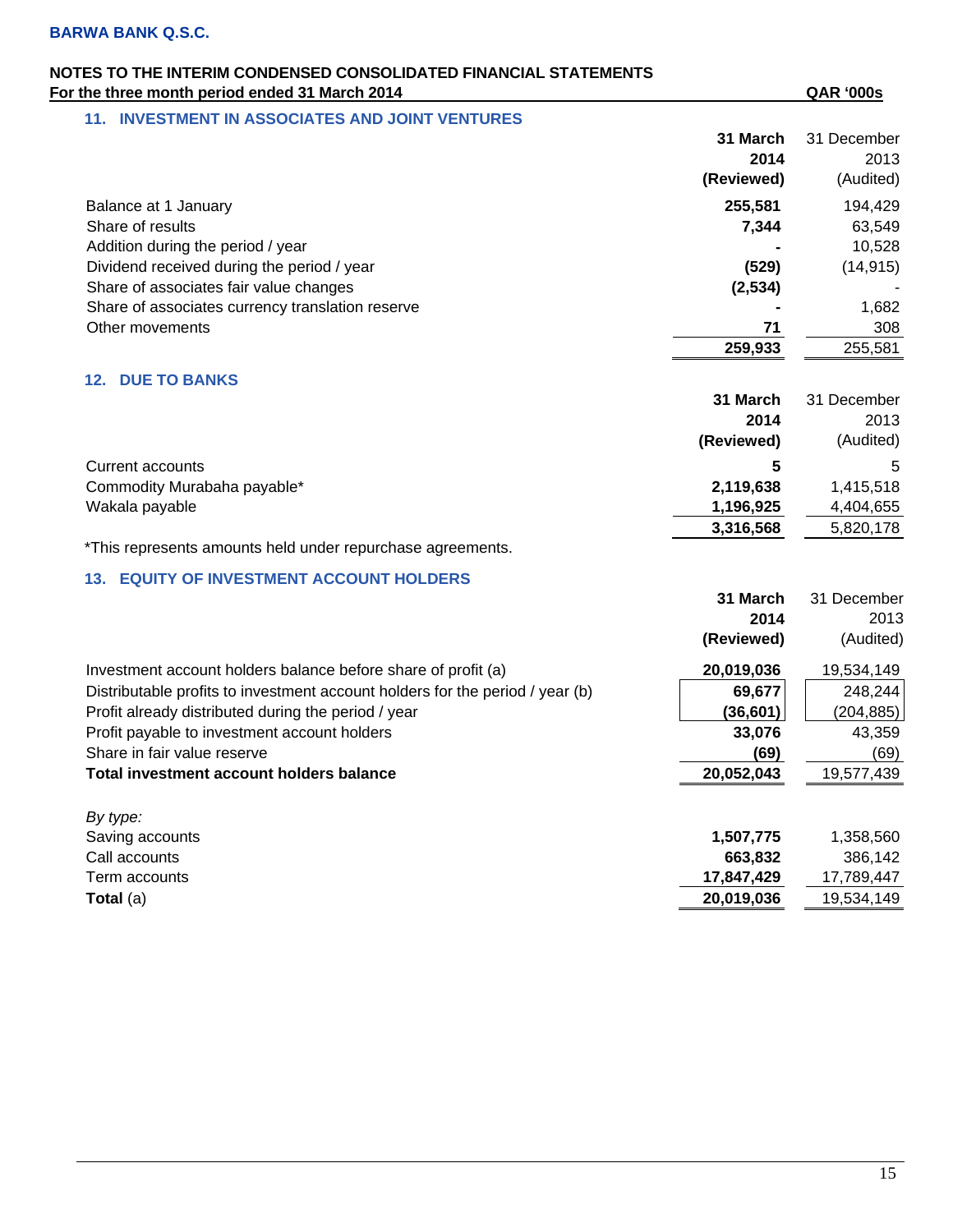## **13. EQUITY OF INVESTMENT ACCOUNT HOLDERS (CONTINUED)**

|                          | For the three month period ended |               |
|--------------------------|----------------------------------|---------------|
|                          | 31 March 2013                    | 31 March 2013 |
| Net return breakup:      | (Reviewed)                       | (Reviewed)    |
| Saving accounts          | 7,038                            | 5,366         |
| Call accounts            | 409                              | 264           |
| Term accounts - 1 month  | 28.741                           | 12,160        |
| Term accounts - 3 month  | 22,561                           | 29,507        |
| Term accounts - 6 month  | 5,386                            | 12,361        |
| Term accounts - 9 month  | 195                              | 77            |
| Term accounts - 12 month | 5,347                            | 11,413        |
| <b>Total</b> (b)         | 69,677                           | 71,148        |

#### **14. OWNERS' EQUITY**

#### **(a) Share capital**

|                        |            | <b>Ordinary shares</b> |
|------------------------|------------|------------------------|
| In thousands of shares | 31 March   | 31 December            |
|                        | 2014       | 2013                   |
|                        | (Reviewed) | (Audited)              |
| In issue at            | 300,000    | 300,000                |

At 31 March 2014, the authorised share capital comprised 400,000 thousand ordinary shares (31 December 2013: 400,000 thousand), having a par value of QAR 10 each share. Out of this authorised capital 300,000 thousand ordinary shares (31 December 2013: 300,000 thousand) are issued and fully paid.

#### **(b) Legal reserve**

In accordance with Qatar Central Bank regulations and the Memorandum and Articles of Association of the Bank, 20% of net profit attributable to the owners of the Bank for the year is required to be transferred to the reserve until the legal reserve equals 100% of the paid up share capital. This reserve is not available for distribution except in circumstances specified in Qatar Commercial Companies Law No. 5 of 2002 and after QCB approval. As at 31 December 2013, legal reserve balance was QAR 1,809.5 million. No further transfer has been made for the three month period ended 31 March 2014 as the Bank transfers the required amount at the year-end. The legal reserve includes the share premium received on issuance of new shares in accordance with Qatar Commercial Companies Law No.5 of 2002.

#### **(c) Treasury shares**

Treasury shares represent ordinary shares of Barwa Bank with nominal value of QAR 10 each. Treasury shares are presented as a deduction from equity.

#### **(d) Risk reserve**

In accordance with Qatar Central Bank regulations, a risk reserve should be created to cover contingencies on both the public and private sector financing assets, with a minimum requirement of 2.5% of the total private sector exposure granted by the Group inside and outside Qatar after the exclusion of the specific provisions and profit in suspense. The finance provided to / or secured by the Ministry of Finance – State of Qatar and finance against cash guarantees are excluded from the gross direct finance. As at 31 December 2013, risk reserve balance was QAR 442.5 million. No further transfer has been made for the three month period ended 31 March 2014 as the Bank transfers the required amount at the year-end.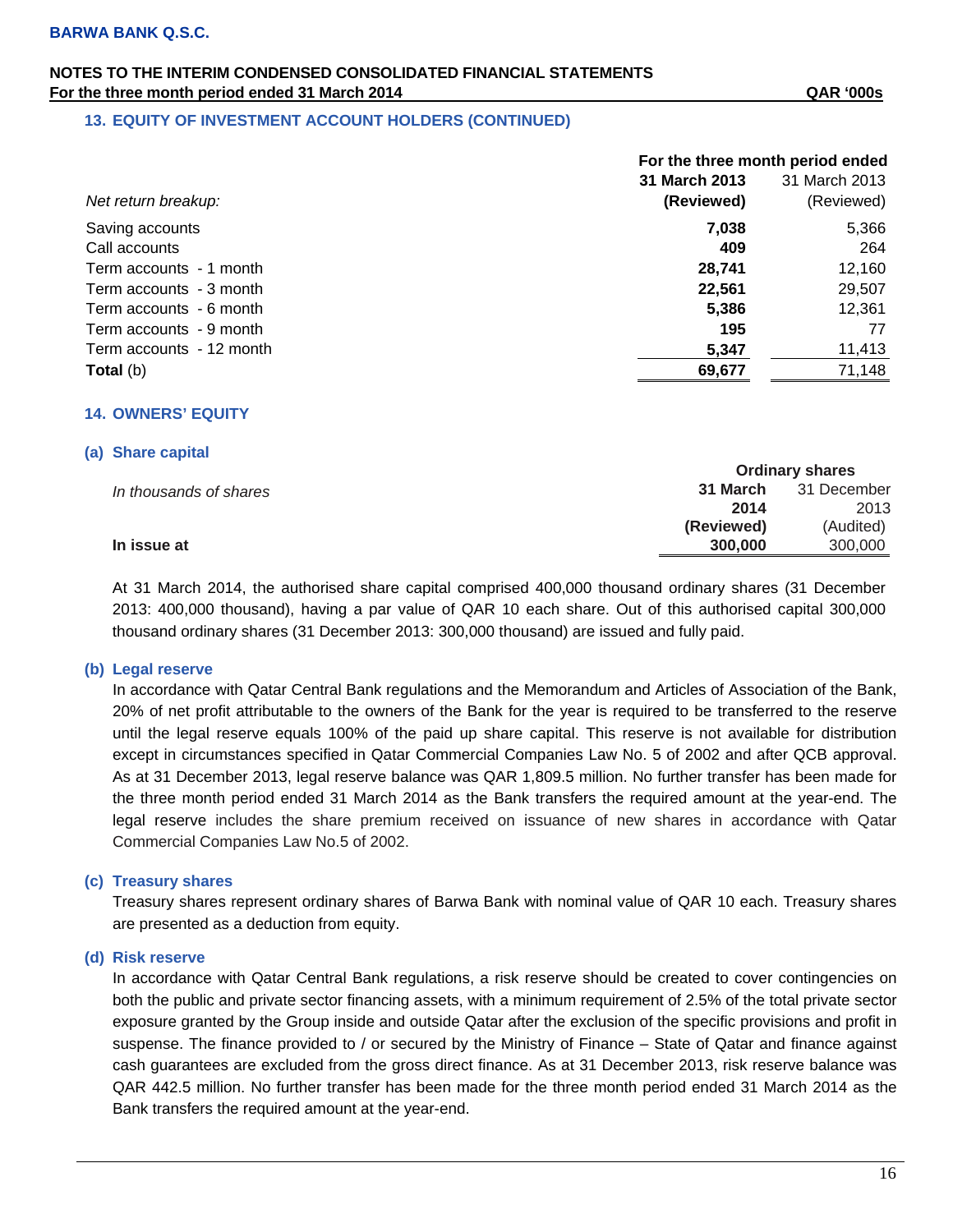## **14. OWNERS' EQUITY (CONTINUED)**

#### **(e) Other reserves**

In accordance with Qatar Central Bank regulations, income recognised from the share of profit from associates is not available for distribution, except to the extent of dividend received from the associates, and should be transferred to a separate reserve account in Owners' equity. Further the Bank has set aside QAR 100 million in 2013 as a contingency reserve from retained earnings to protect the Group from any future losses that may arise from any unforeseen events on recommendation of the Board of Directors. As at 31 December 2013, other reserve balance was QAR 215.2 million. No further transfer has been made for the three month period ended 31 March 2014 as the Bank transfers the required amount at year-end.

#### **15. CONTINGENT LIABILITIES AND COMMITMENTS**

|              |                                   | 31 March   | 31 December |
|--------------|-----------------------------------|------------|-------------|
|              |                                   | 2014       | 2013        |
|              |                                   | (Reviewed) | (Audited)   |
| a)           | <b>Contingent liabilities</b>     |            |             |
|              | Unused credit facilities          | 8,315,875  | 7,583,576   |
|              | <b>Guarantees</b>                 | 5,589,828  | 4,687,802   |
|              | Letters of credit                 | 1,095,149  | 1,243,303   |
|              |                                   | 15,000,852 | 13,514,681  |
| $\mathbf{b}$ | <b>Commitments</b>                |            |             |
|              | Profit rate swaps                 | 1,985,933  | 1,803,858   |
|              | Other risk management instruments | 466,845    | 768,424     |
|              |                                   | 2,452,778  | 2,572,282   |
|              |                                   |            |             |

## **Unused credit facilities**

Commitments to extend credit represent contractual commitments to make financings and revolving credits. Since commitments may expire without being drawn upon, the total contractual amounts do not necessarily represent future cash requirements.

#### **Guarantees and Letters of credit**

Guarantees and letters of credit commit the Group to make payments on behalf of customers in the event of a specific event. Guarantees and standby letters of credit carry the same credit risk as financings.

#### **Lease commitments**

Non-cancellable operating lease rentals payable within one year are QAR 25.7 million (31 December 2013: QAR 30.6 million). The Group leases a number of branches and office premises under operating leases.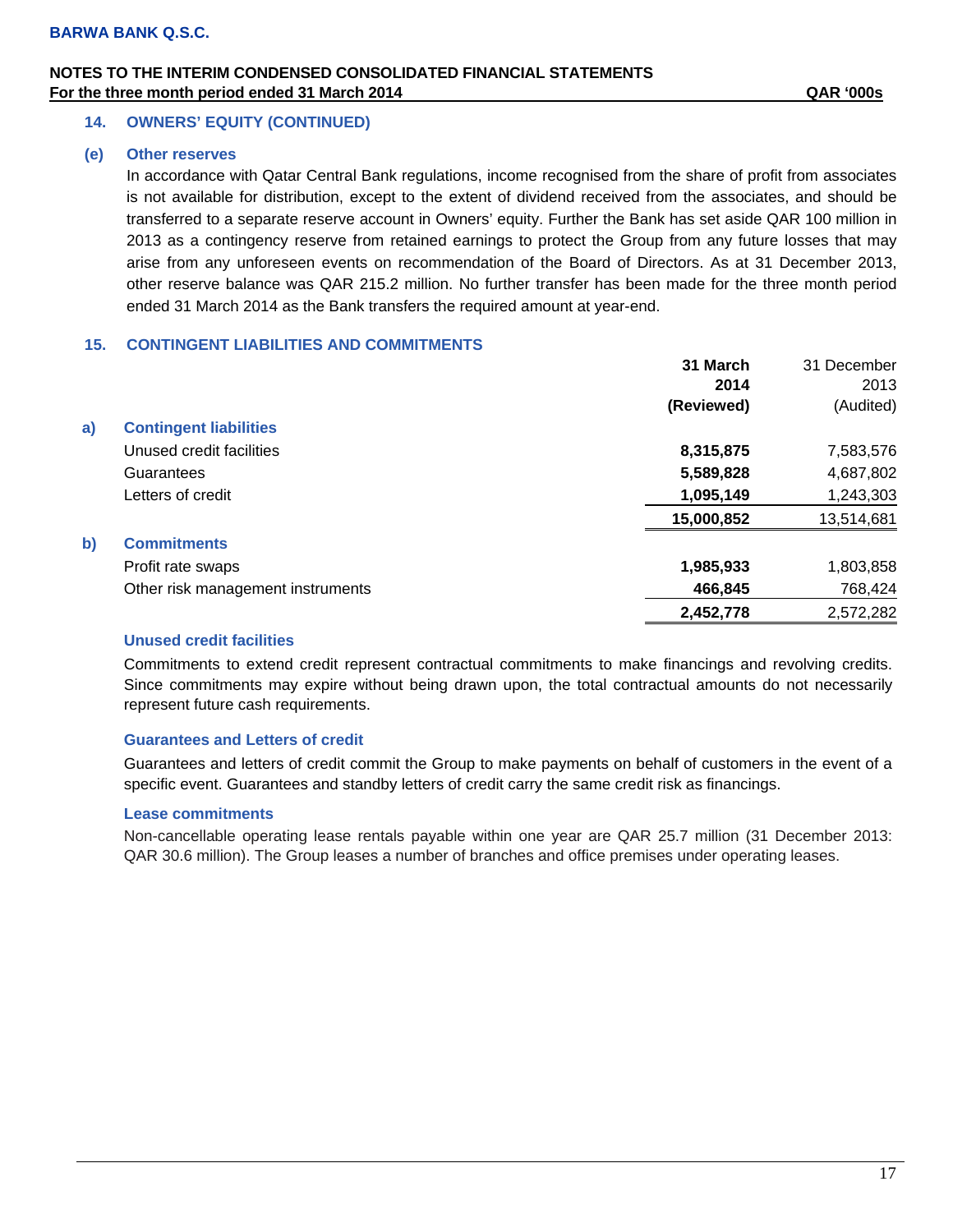## **16. BASIC AND DILUTED EARNINGS PER SHARE**

Earnings per share are calculated by dividing the net profit for the period attributable to the equity holders of the Bank by the weighted average number of ordinary shares in issue during the period.

|                                                                        | For the three month<br>period ended |            |
|------------------------------------------------------------------------|-------------------------------------|------------|
|                                                                        | 31 March                            | 31 March   |
|                                                                        | 2014                                | 2013       |
|                                                                        | (Reviewed)                          | (Reviewed) |
| Profit for the period attributable to the equity                       |                                     |            |
| holders of the Bank                                                    | 196,809                             | 155,483    |
| Weighted average number of outstanding shares                          | 296,165                             | 296,165    |
| Basic and diluted earning per share (QAR)                              | 0.66                                | 0.52       |
| The weighted average number of shares have been calculated as follows: |                                     |            |
| Total number of shares                                                 | 300,000                             | 300,000    |
| Treasury shares                                                        | (3,835)                             | (3,835)    |
| Weighted average number of outstanding shares                          | 296,165                             | 296,165    |

#### **17. RELATED PARTIES**

Parties are considered to be related if one party has the ability to control the other party or exercise significant influence over the other party in making financial and operating decisions. Related parties include the significant owners and entities over which the Group and the owners exercise significant influence, directors and executive management of the Group.

The related party transactions and balances included in these interim condensed consolidated financial statements are as follows:

|                           | 31 March   | 31 December |
|---------------------------|------------|-------------|
|                           | 2014       | 2013        |
|                           | (Reviewed) | (Audited)   |
| Customer financing assets | 1,124,493  | 1,252,877   |
| Customer deposits         | 345,049    | 528,874     |

|                                          |               | For the three month period ended |  |  |
|------------------------------------------|---------------|----------------------------------|--|--|
|                                          | 31 March 2014 | 31 March 2013                    |  |  |
|                                          | (Reviewed)    | (Reviewed)                       |  |  |
| Compensation of key management personnel |               |                                  |  |  |
| Salaries and other benefits              | 21,929        | 22.280                           |  |  |